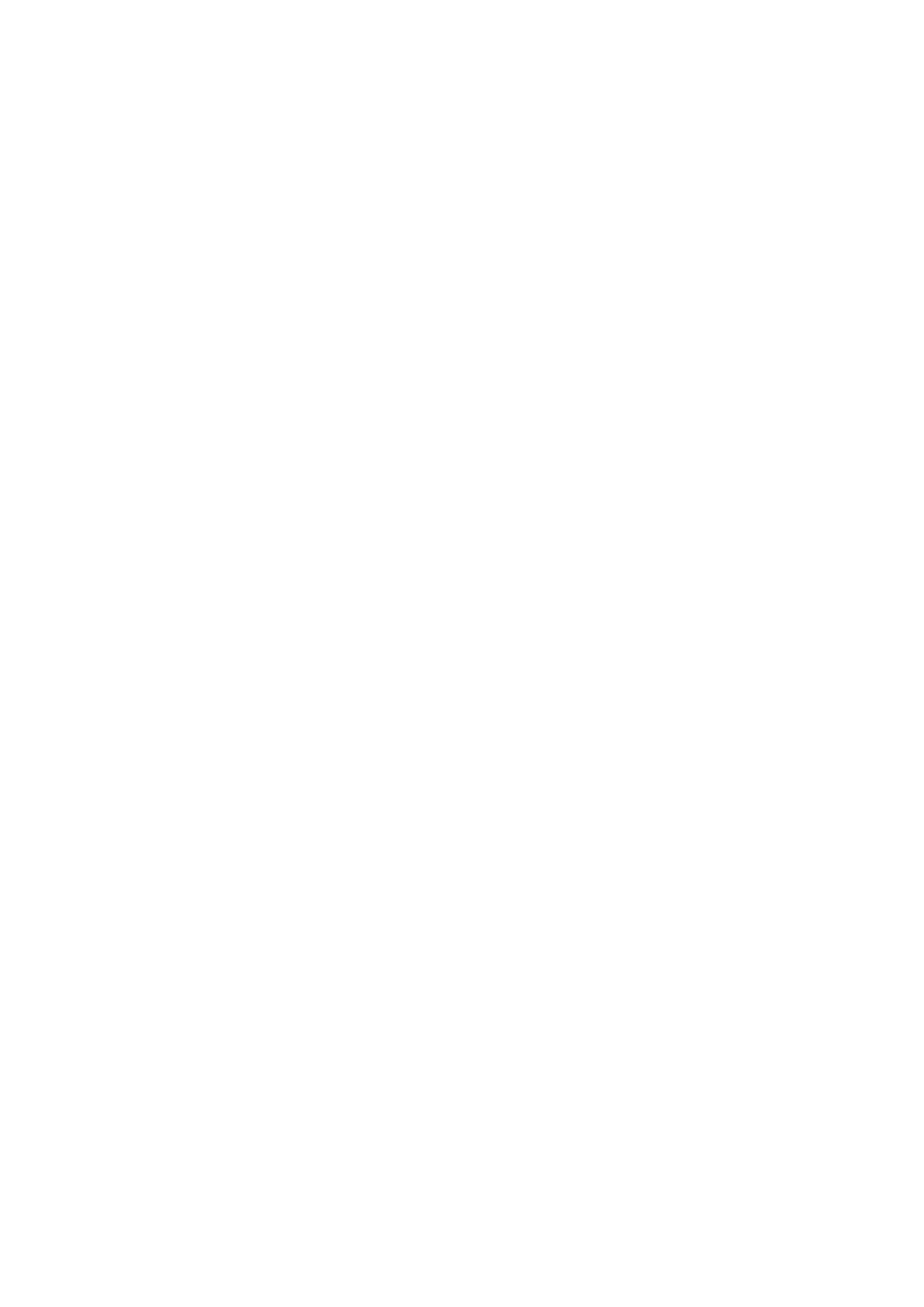# COVID-19 – VOICES FROM ACADEMIA (COVAC)

### RESULTS OF AN INTERNATIONAL SURVEY CONDUCTED IN JULY 2021

KAREN KASTENHOFER, HANNAH ROSA FRIESACHER, ALEXANDER REICH, LEO CAPARI

### **KEYWORDS**

Covid-19; interdisciplinary expert survey; pandemic management; global crisis; academic community

### **ABSTRACT**

What are the expert opinions of fellow academics from diverse disciplines worldwide on critical side effects, learning opportunities, and preparedness relating to the current Covid-19 pandemic? In this summary, we present preliminary results of an expert survey conducted May-August 2021. Eighty-one opinions from Austria, Germany, Brazil, Canada, China, and other countries highlight crucial links between human health, consumption/production patterns, and ecosystem qualities. A comprehensive analysis of the multidisciplinary expert opinions also brings cumulative effects to the fore that augment existing vulnerabilities of contemporary societies. Thirdly, the results point towards the necessity of paradigmatic change within health care systems, economies, and patterns of global collaboration to prepare for future challenges.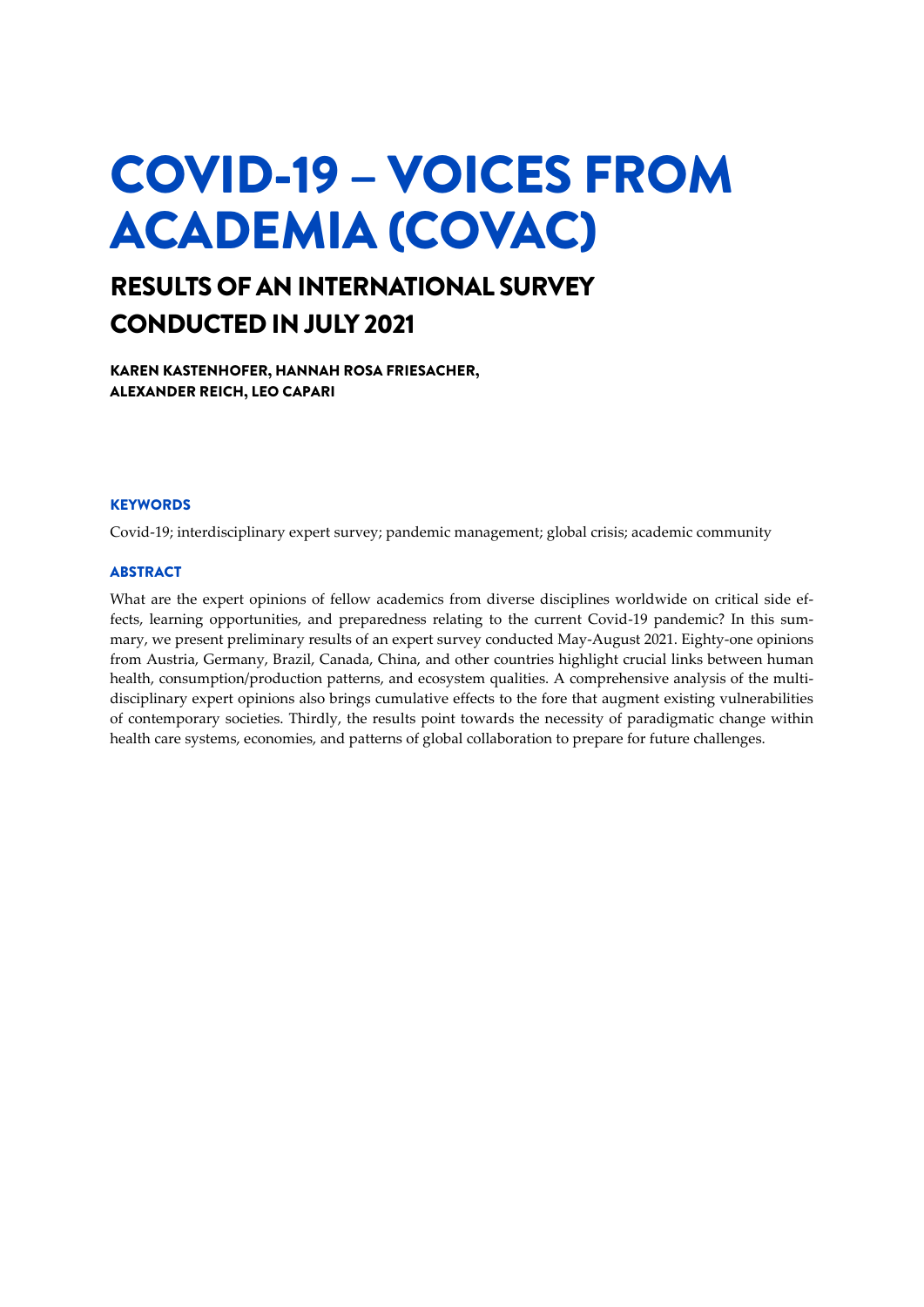This paper reports on results of a study solicited by the President of the Austrian Academy of Sciences; Financial support by the ÖAW is gratefully acknowledged.

### MASTHEAD

#### **Media owner:**

Austrian Academy of Sciences (ÖAW) Legal person under public law (BGBl 569/1921 idF BGBl I 31/2018) Dr. Ignaz Seipel-Platz 2, A-1010 Vienna

#### **Editor:**

Institute of Technology Assessment (ITA) Apostelgasse 23, A-1030 Vienna *[www.oeaw.ac.at/ita/en/home/](http://www.oeaw.ac.at/ita/en/home/)*

ITA manu:scripts appear at irregular intervals and publish working papers and talks from staff members as well as guests. ITA manu:scripts are exclusively made available to the public via the Internet portal "epub.oeaw": *[epub.oeaw.ac.at/ita/ita-manuscriptITA-manu:script](http://epub.oeaw.ac.at/ita/ita-manuscriptITA-manu:script)*

No.: ITA-21-02 (Vienna, October/2021) ISSN-online: 1818-6556 *[epub.oeaw.ac.at/ita/ita-manuscript/ita\\_21\\_02.pdf](http://epub.oeaw.ac.at/ita/ita-manuscript/ita_20_01.pdf)*



This report is published under the Creative Commons Attribution 4.0 International License: *[creativecommons.org/licenses/by/4.0/](http://creativecommons.org/licenses/by/4.0/)*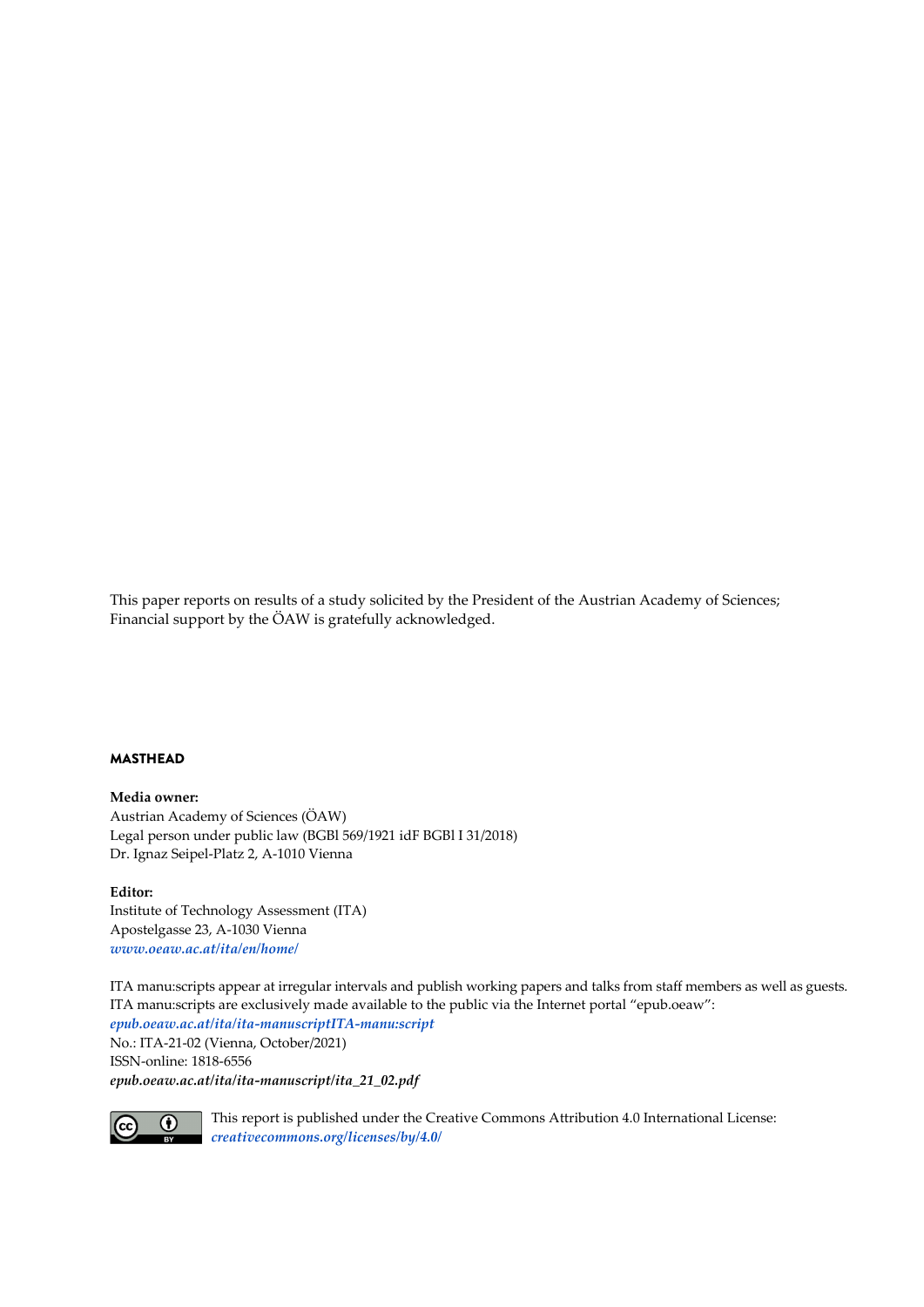## **CONTENTS**

|                  | <b>INTRODUCTION</b>                                                  |    |
|------------------|----------------------------------------------------------------------|----|
|                  | <b>METHODOLOGICAL CONSIDERATIONS AND IMPLEMENTED METHOD</b>          | 8  |
| $\mathbf{2}$     | <b>CHARACTERIZATION OF THE SURVEY SAMPLE</b>                         | 10 |
|                  | <b>QUALITATIVE ANALYSIS OF RESPONSES TO THE THREE OPEN QUESTIONS</b> | 13 |
| $\boldsymbol{4}$ | <b>DISCUSSION</b>                                                    | 16 |
| 5                | <b>LITERATURE</b>                                                    | 18 |
|                  | <b>SUPPLEMENTARY MATERIAL</b>                                        | 19 |
|                  |                                                                      |    |

### LIST OF FIGURES

| 10 |
|----|
| 11 |
|    |
| 11 |
| 19 |
| 22 |
|    |

### LIST OF TABLE

**[Table 1: Consent given by respondents for further exchange](#page-11-0) 12**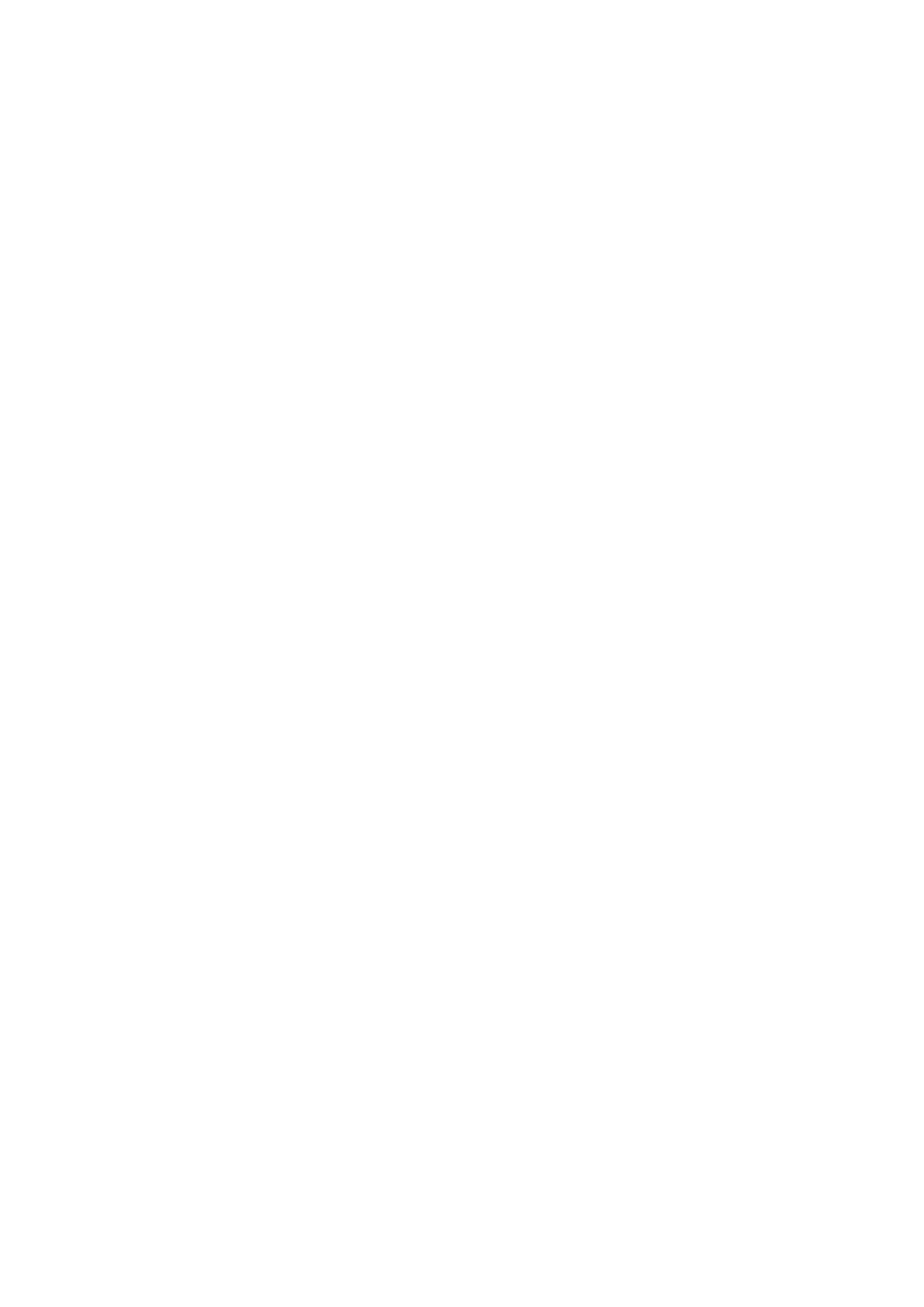### <span id="page-6-0"></span>INTRODUCTION

The Covid-19 induced global crisis has now lasted for almost two years. We have seen different phases in how societies reacted to the challenge: the delayed acknowledgment of the scale of the threat, the following state of shock, the first national, then growingly transnational efforts to regain control over the pandemic development, the wave-like pattern of infections that resulted from repeated lock-downs and re-openings, the national vaccination programs, and the emergence and proliferation of ever new virus' variants of concern'. At the time of writing, some normalization seems possible for the near future and some regions, but not yet certain. Many open questions remain: Whether another wave of infections will happen this autumn in countries with strict pandemic management (including past lock-downs and high rates of vaccination); to which extent it will trigger another wave of deaths; what the fate of countries with less strict pandemic management or restricted access to vaccines will be.

Scientific expertise has played a central role throughout all phases and across all regions by informing the public and advising politics, developing vaccines and therapeutics, and forecasting future developments. At the same time, we have to concede that we have not yet fully brought to bear what the scientific community at large can provide to societies in a crisis like this. On the one hand, political reliance on scientific evidence has prospered; on the other, politicians and the media have relied on only a handful of experts from a few disciplines in their decision-making and public outreach. On the one hand, the public has become aware of the central role of science more than ever; on the other, alternative facts, post-truth practices, and distrust in experts have spread in unprecedented ways. Moreover, we as scientists have ourselves experienced the isolating effect of the pandemic and its management. This includes personal, disciplinary, and geographic isolation, with detrimental effects on our work and the expertise we can provide to society, including tunnel vision, short-term perspectives, and reactive attitudes.<sup>1</sup>

Against this background, the Austrian Academy of Sciences launched an initiative to contribute to counteracting this detrimental situation. It entrusted us with conducting a survey among fellow academics from all over the world and from all disciplinary backgrounds, with an emphasis to address three pressing and possibly undervalued issues: (1) critical side effects and collateral damages of the pandemic and its management that have been unduly neglected and need to be addressed better sooner than later; (2) the most significant opportunities that arise from the certainly painful and costly disruptions the pandemic and its management has caused; and (3) potentials for action to make other such crises less likely in the near and distant future, aiming at prevention or at least better preparedness. In this report, we outline and discuss the approach and methods we implemented; we report on the results we gathered; finally, we discuss the relevance of these results in more general terms. There are thus two overarching themes to this text: enriching the available pool of expertise in the imminent Covid-19 pandemic and discussing the options we have to enact scientific community for the public good transdisciplinarily and translocally in suddenly unfolding global crises.

<sup>1</sup> The changing role of expertise during the pandemic is reminiscent of what Roger Pielke Jr. depicted as "tornado politics" as opposed to "abortion politics" (Pielke Jr., 2007). More detailed analyses of the shifting roles of expertise during the crisis will hopefully be provided in future work by critical policy studies scholars.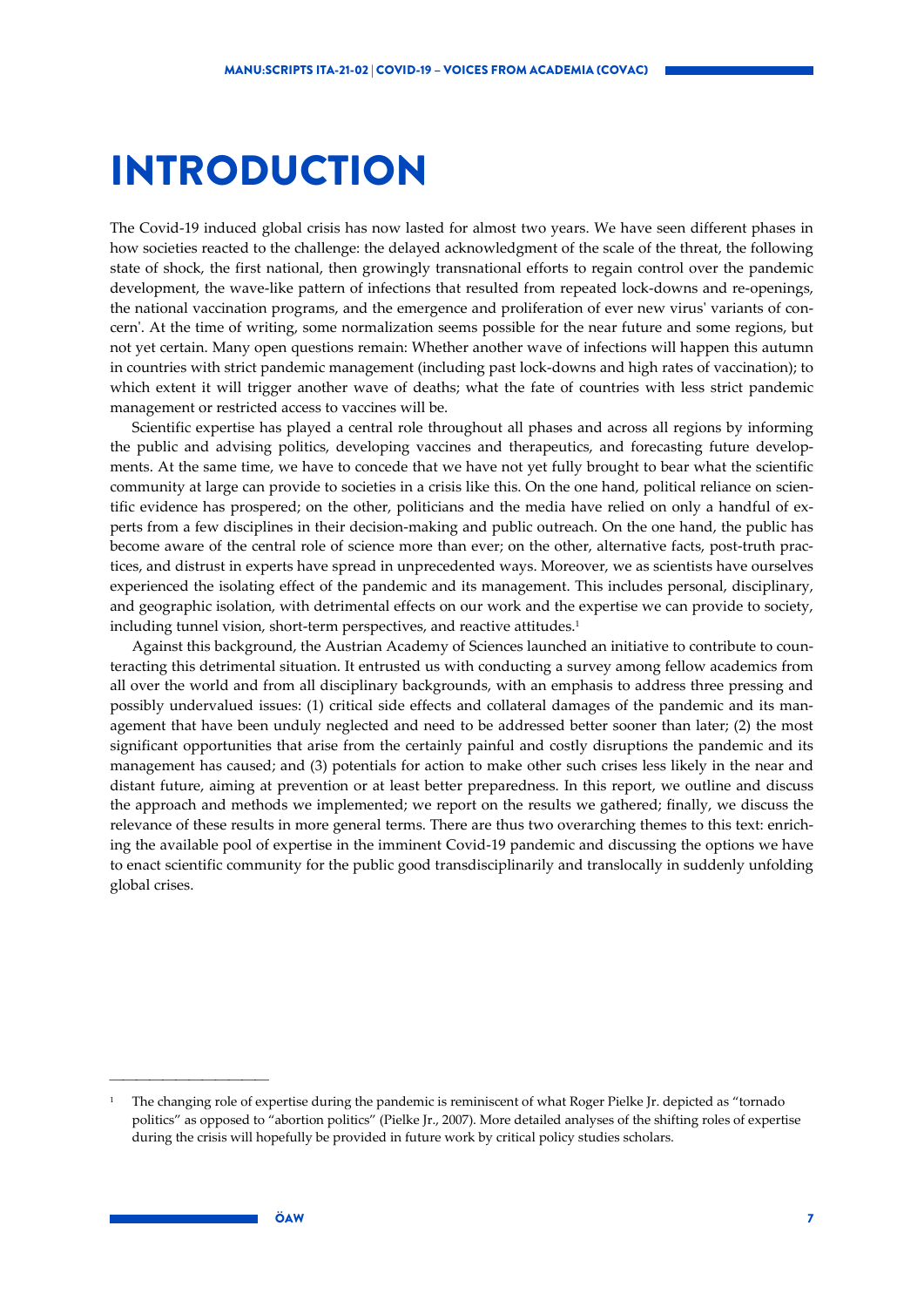## <span id="page-7-0"></span>1 METHODOLOGICAL CONSIDERATIONS AND IMPLEMENTED METHOD

"Asking the expert" seems to be a more prominent feature of the current pandemic management than "asking experts": media coverage is rife with interviews with or statements of individual scientists. During a distinct media cycle, a scientist gets branded as "the expert", hyped as the sacrosanct conveyor of the absolute truth who should speak to power without further reflection. Later onwards, processes of downgrading often ensue, the former experts attain the status of "personae non gratae", either when the ambiguities and uncertainties intricate to the understanding of complex systems and their future behaviour come to the fore, or when the inevitably normatively laden, political character of evidence-informed political decision making can no longer be ignored. Besides the personal challenge posed to the individual scientists (however good their intentions and however brilliant their expertise), "asking the expert" comes with two further negative ramifications: the standard quality control of the scientific collective is bypassed at least to some extent, and the full potential of integrating scientific insights from different scholars and diverse disciplines before "speaking truth" is not realized.

Thematic expert institutions that gather, analyse, and translate scientific expertise represent another constellation of conveying scientific expertise to politics and the public. In the Covid-19 pandemic such expert institutions include the WHO, the OECD, or the UNEP. These institutions can function in a global and multidisciplinary mode and can react relatively quickly. They adhere to strict internal remits, procedures, and standards, have to safeguard public trust, and depend on national governments' financial and symbolic support. Only in hindsight will we be able to fully assess the contribution of such expert institutions in these times of crisis. On more local (primarily national) levels, decision-makers gather ad hoc and/or thematically focused expert panels and expert committees to provide policy advice. Similar expert panels are also gathered by supranational confederations including the newly established European Commission's 'advisory panel on COVID-19'.

A third approach to convey scientific expertise to publics and decision-makers is to gather experts' opinions via expert surveys. Fact finding projects apply this approach when the available evidence is scarce or ambiguous, most notably with a view to the future and thus in the context of forecasting. Survey methods like the Delphi method have been specially developed to explore general lines of thought and revise and weigh them consecutively. This method targets individual anonymized experts and seeks to avoid group dynamics or influence by reputation. The Delphi method has been developed in many directions and adapted to many different contexts in the past. In most cases, it targets specific experts for specific themes with specific questionnaires. Iftekhar et al. (2021) figures as one such example in this context.

As for Covid-19, we observed that an almost endless number of surveys had been conducted up to the present, but only very few of these surveys address experts and even fewer scientists: out of 100 top-ranked surveys found via online search<sup>2</sup>, 63.6% address the general public or affected subgroups such as students or people with specific health conditions, while 36.7% address expert actors like healthcare professionals, physicians of a specific field, or experts on the transportation sector<sup>3</sup>. Multiple searches<sup>4</sup> yielded only two

<sup>&</sup>lt;sup>2</sup> Google Scholar search, July 20<sup>th</sup> 2021, key words , Covid-19'/'Corona' combined with 'survey'/'questionnaire'.

<sup>3</sup> These papers were interested in personal behaviour and dealings with the pandemic, in impacts on specific medical fields and diseases, mental health issues, pandemic management and decision making, education and teaching, economic ramifications, and in societal preparedness.

<sup>4</sup> Similar searches were repeated for PubMed, Google scholar and Web of Science.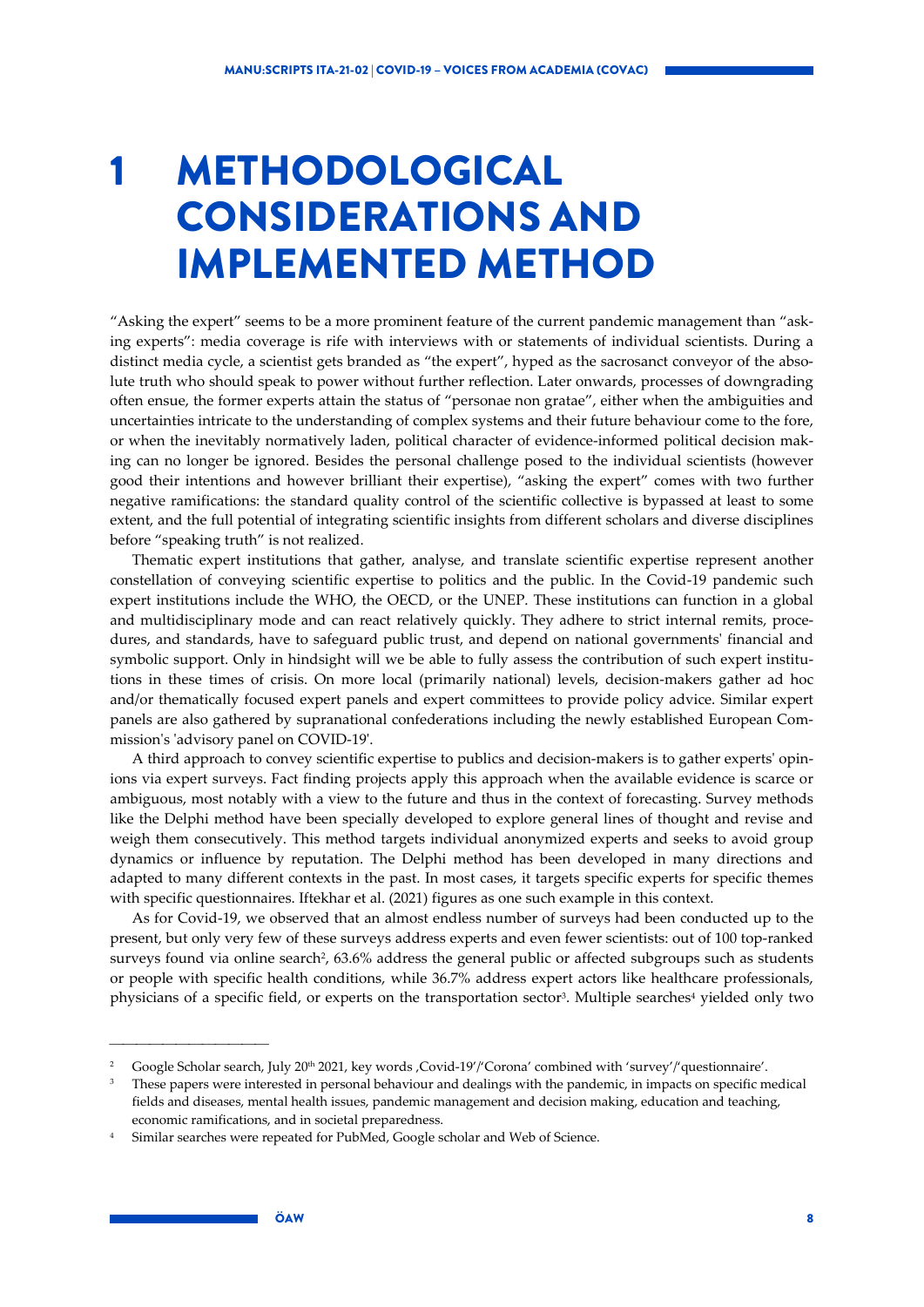publications presenting findings from surveys targeting scientists from multiple locations and disciplines comparable to our survey.5

Compared to other surveys in the context of Covid-19, the method applied in this study stands out as it addresses scientific experts, not experts of distinct practice fields (like transportation, education or clinical medicine), or distinct sections of the population. Moreover, we did not pre-select specific disciplinary fields or confront scientists from different disciplines with different sets of questions. Instead, we opted to confront scientists from as many disciplines as possible with three open questions. We thus sought to bypass bias as to which disciplines can provide insights on these three issues and what kinds of insights can be provided. Acknowledging that the Covid-19 pandemic – though global – clearly developed very differently in different geographic locations and national regimes, we aimed at including scientists from as many continents and countries as possible.

With a perceived need to provide results as quickly as possible, we planned the project to last for no more than three months (roughly May to August 2021). The realized geographic range resulted from an aspiration to include at least four continents (Asia, Europe, South America, North America) and the pragmatic decision to focus on one country per continent, with which the Austrian Academy of Sciences had well-established connections. Thus, we reached more than 1500 scientists via the Academy's network (with the majority in Brazil and Austria<sup>6</sup>). We addressed additional scientists individually (following a randomized collection of addresses at renowned universities) to fill geographic and disciplinary gaps.7 In both cases, established university scientists (at the rank of professors) were the primary target. As to how the survey text addressed the invited scientists, we deemed three dimensions critical: firstly, we addressed the invited scientists as specialists, but also invited them to respond beyond their distinct sub-disciplinary expertise. Secondly, we sought to find a middle ground between asking experts for mere assessments about the past, present, and future and incentivizing them to formulate socio-political recommendations. Thirdly, we did make clear that we were also interested in statements relating to their specific geographic contexts.

To better characterize the resulting sample of respondents, we also collected data on age, career stage, field of research, country, and gender. Data on field of research and country were also collected for assessing relating patterns within the qualitative answers. Additionally, we asked respondents to weigh the importance of each of the three issues addressed in the three open questions. In the concluding section of the survey, we invited comments regarding the survey and provided an option to leave contact details if a subsequent exchange was welcome (provision of results, in-depth interviews or networking). We analysed the qualitative answers to the three open questions following a condensed Grounded Theory approach (Corbin et al., 2008): we coded the responses in three phases (open, axial, selective coding) directly in Excel. The development of coding mind maps (see supplementary material, Figure 5) and the keeping of research diaries supported this analytical step.

<sup>5</sup> Studies comparable to our thematic focus and methodical approach include series launched by the Atlantic Council (e.g. Stewart, 2020) and Pew Research Center (e.g. Anderson et al., 2021) as well as the "World after Covid" project (Grossmann et al., forthcoming), Iftekhar et al. (2021), Wood et al. (2021) and a yet unpublished project at the German Institute of Technology Assessment and Systems Analysis (Weinberger et al., 2020). None of these projects share all attributes with our's (comprehensive interdisciplinarity and global scope).

<sup>6</sup> The list of over 760 invited members of the Austrian Academy of Sciences includes corresponding members from a wide range of countries in and beyond Europe. For Brazil, a similar number of scientists was invited to complete the survey. For China and Canada, numbers of invited scientists are not available, but presumably much smaller.

<sup>7</sup> 102 additional invitations to scientists in Brazil, 305 for Canada, 118 for Austria, 172 for India, 143 for Africa.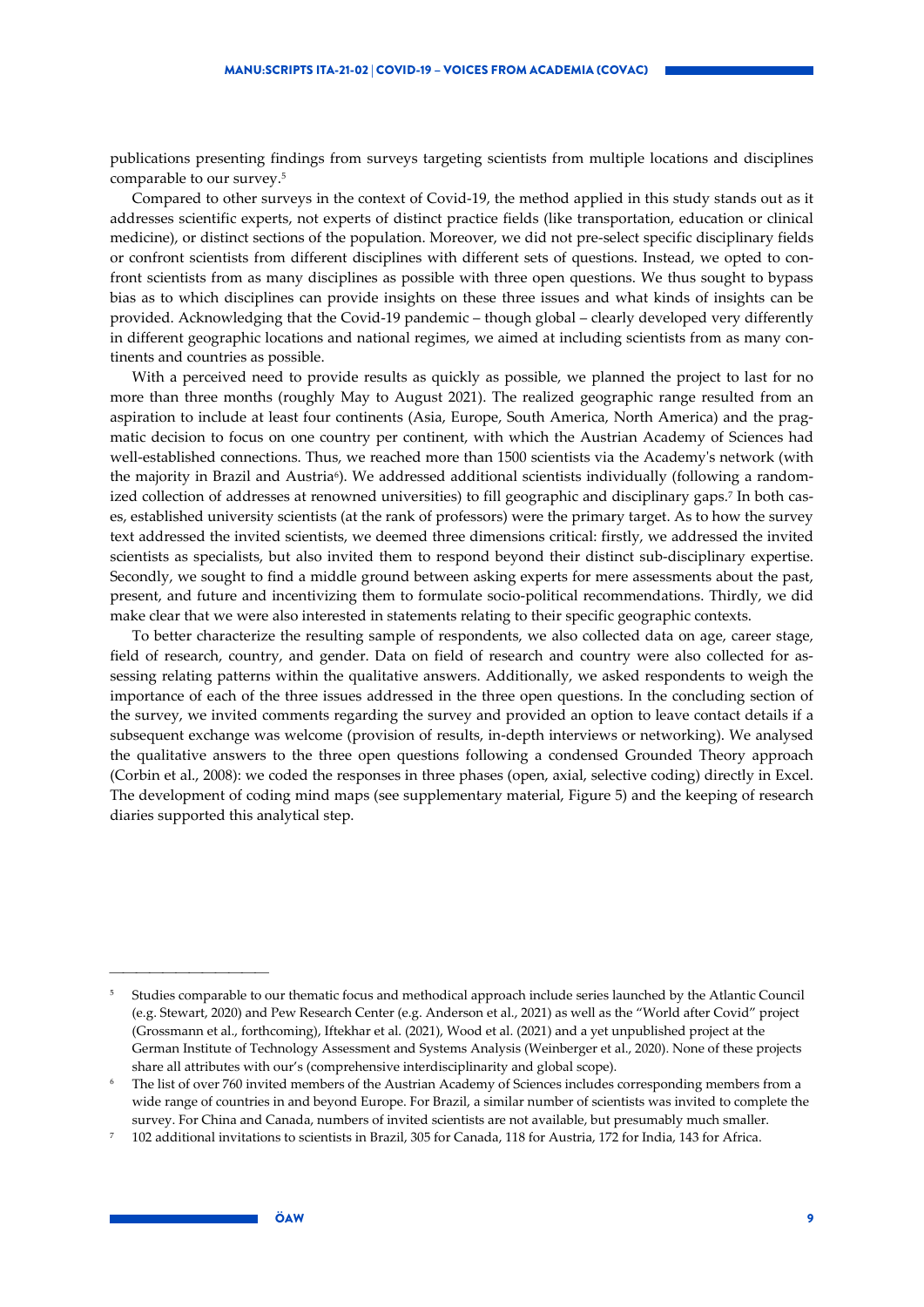## <span id="page-9-0"></span>2 CHARACTERIZATION OF THE SURVEY SAMPLE

Of the roughly 2,300 invited experts, 81 fully completed qualitative questionnaires resulted. Although this equals a relatively low response rate, it also corresponded well with the initial target of our project to elicit between 50 and 100 responses and thus to allow for a quick but comprehensive, in-depth qualitative analysis. Response rates were highest for the home institution and second-highest for the Brazilian Academy of Sciences; they were lowest for scientists addressed individually, with African addressees unfortunately not responding at all. We depict the percentage of respondents per country in the resulting sample in [Figure 1.](#page-9-1)



<span id="page-9-1"></span>**Figure 1: Respondents' country affiliations in percent**

As to disciplinary affiliations [\(Figure 2\)](#page-10-0), the biggest sub-sample stems from the natural sciences and engineering (39%), followed by humanities and arts (21%), life sciences and medicine (16%), and social sciences (14%). The rest falls into the categories clinical research and practice (4%), interdisciplinary research (4%), and other (2%). For China and Brazil, respondents stem mainly from the natural sciences and engineering or the life sciences and medicine; clinical research and practice are covered only for Austria and Canada.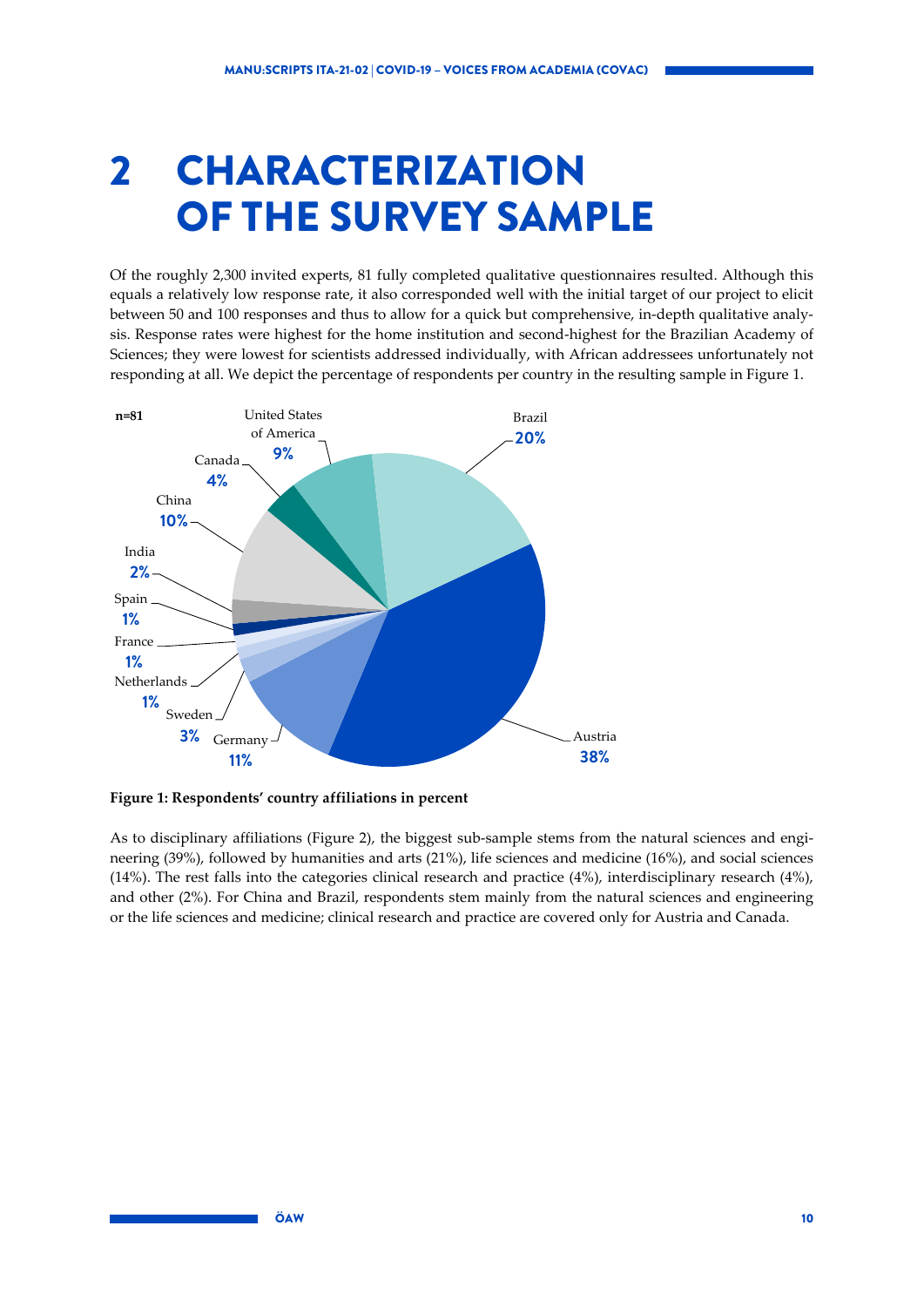

#### <span id="page-10-0"></span>**Figure 2: Respondents' disciplinary affiliations in percent**

64% of respondents are male, 35% female (1% no answer). Most respondents hold a professorship or other tenured university position (60%), 12% are retired professors, 8% postdocs, and one respondent is at the predoc level. Age distribution ranges from 26-35 (3), 36-45 (17), 46-55 (10), 56-65 (21), 66-75 (14) to >75 (16 respondents). As to the importance allocated to the three issues, issue 3 (prevention and preparedness) is seen as most unequivocally very important. The respondents see issues 1 (side effects) and 2 (opportunities) still as important or very important by the majority of respondents (see [Figure 3;](#page-10-1) invited scientists that did not deem either of the three issues important did very likely not participate in the survey).



<span id="page-10-1"></span>**Figure 3: Participants' attribution of importance regarding each issue raised in the survey**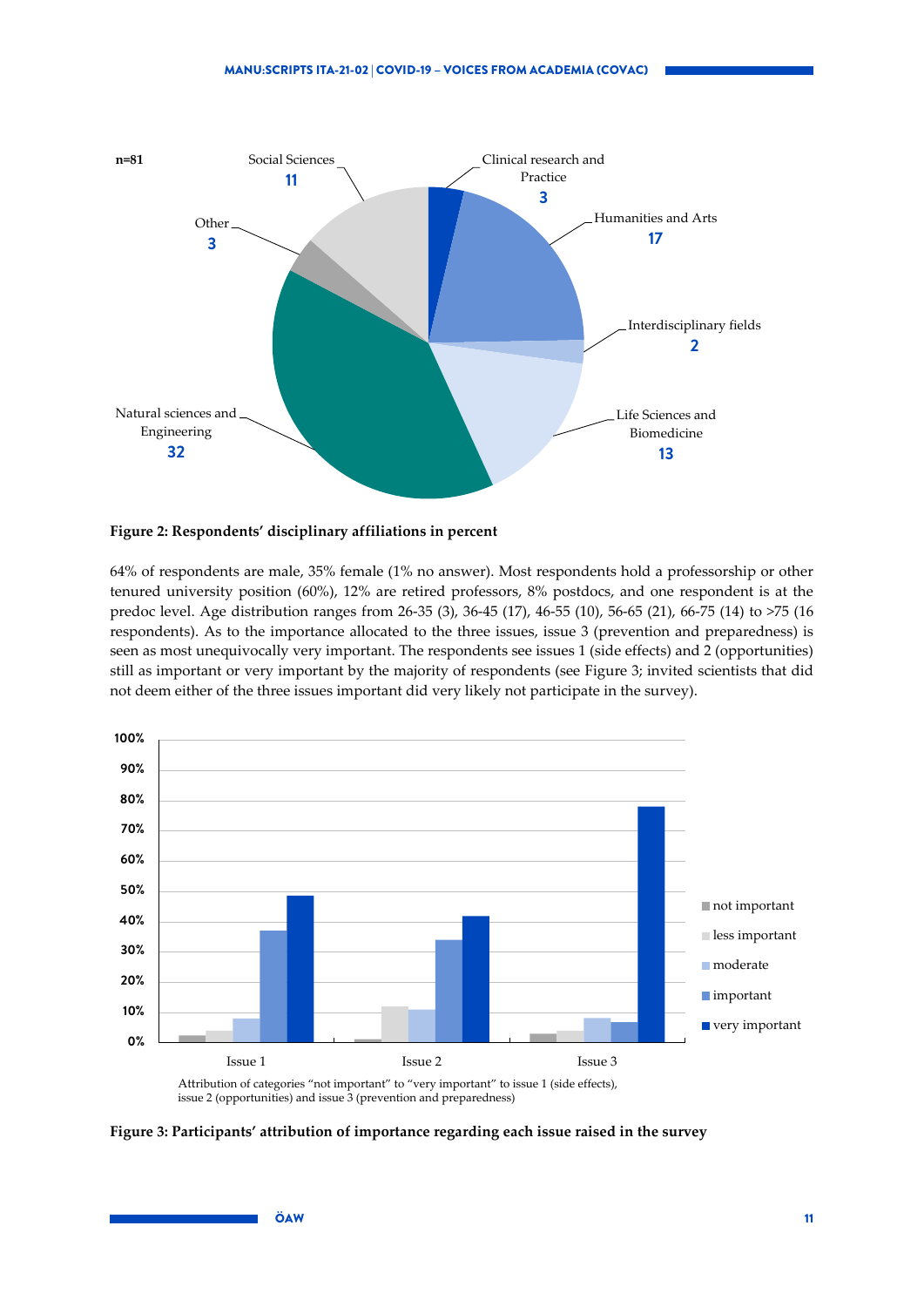Survey participants could also leave a contact address (to be stored separately from the answers) and agree to three different purposes: (a) to be informed about the results of the survey, (b) to have their name mentioned with the results of the survey and (c) for any follow-up activities like interviews or networking. In total, thirty-six participants provided an email address to be informed about the results. Of these thirty-six experts, eleven were based in Austria, ten in Brazil, five in the USA, three in Canada, two in China, two in Germany, and one in France, India, and Sweden. Fifteen experts opted for having their name mentioned with the results, and ten experts volunteered for follow-up activities (see also [Table 1\)](#page-11-0).

|            | <b>Getting results</b><br>$(N = 36)$ | <b>Mention</b> name<br>$(N = 15)$ | <b>Follow-up activities</b><br>$(N = 10)$ |
|------------|--------------------------------------|-----------------------------------|-------------------------------------------|
| AT         | 11                                   |                                   |                                           |
| $\rm DE$   |                                      |                                   |                                           |
| ${\rm FR}$ |                                      |                                   | 0                                         |
| $\rm SE$   |                                      |                                   |                                           |
| $\rm{BR}$  | 10                                   | 6                                 |                                           |
| <b>USA</b> |                                      |                                   |                                           |
| CA         |                                      |                                   |                                           |
| <b>CN</b>  |                                      | o                                 | O                                         |
| IN         |                                      |                                   |                                           |

<span id="page-11-0"></span>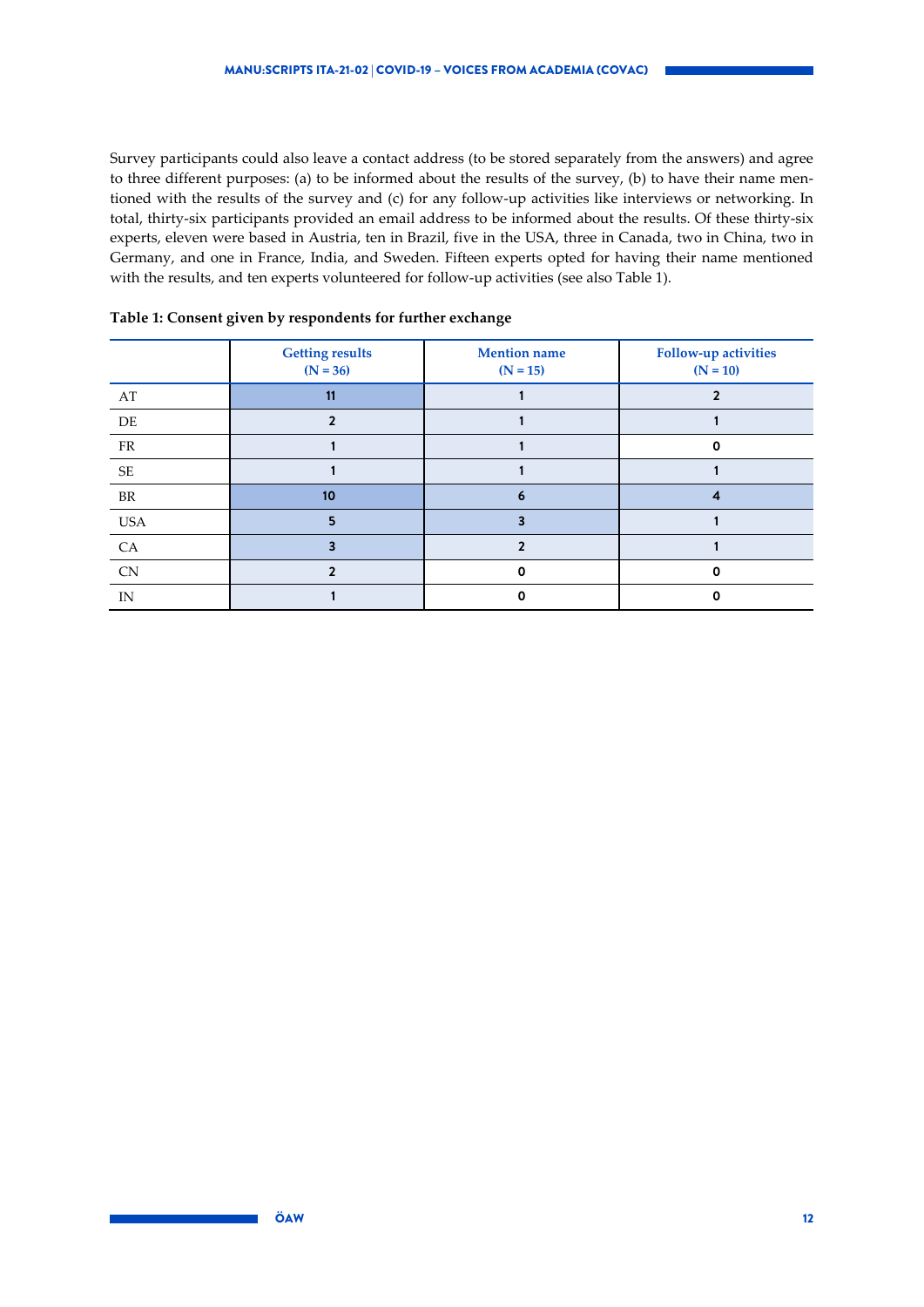## <span id="page-12-0"></span>3 QUALITATIVE ANALYSIS OF RESPONSES TO THE THREE OPEN QUESTIONS

The core of the questionnaire and most of the respondents' time were dedicated to three open questions, each addressing one salient issue connected to the Covid-19 pandemic. The respondents answered overall in a very engaged mode, often delineating the maximum number of three different aspects for each issue. They often answered beyond their specific sub-disciplinary field of expertise, sometimes in reference to personal experiences as a university teacher, researcher, or private person, often regarding their geographic context. In no case, the respondents cite scientific literature. However, they often attributed science, scientificity, and scientists with a particular quality and societal role. We could also observe this position in the respondents' reaction to the three questions: responsible (and able) to act for the public good, keeping vested political or economic interests at bay.

### CRITICAL SIDE EFFECTS

The first open question focused on the side effects of the pandemic and its management: "*From your expertise and professional experience: What are the most critical side effects and collateral damages of the pandemic and its management that have been unduly neglected and need to be addressed sooner rather than later?"* As stated above, almost all eighty-one respondents delineated (the possible maximum of) three aspects that they deemed essential in this respect. Analysis of responses revealed several common themes brought up by most respondents, including economic aspects, political and leadership issues, societal culture and public discourse, the conduct of life, health, and well-being. Further issues include education, science management, and communication, and ecological aspects.

Lack of or inconsistent leadership showed to be the most often mentioned issue, although differing by country (with a maximum for Brazilian experts, resonating with inter-country differences of pandemic management and development, cp. OECD, 2021). Lack of knowledge or even denial of scientific evidence on behalf of political decision-makers and hesitation to act were considered fatal for sound management of the pandemic and humankind in the long run. Respondents voiced their impression that the implementation of measures was not timely, sufficient, consistent, or adequate, diminishing trust in governments. Inadequate or even consciously misleading communication by governmental officials faced criticism, aggravated by the observation that fake news spread uncontrolled in social networks and media coverage focused on the sensational, lowering public acceptance of mitigation measures and exacerbating polarization in society. The respondents deemed deficient access to education, lack of science literacy, and/or limited access to trustworthy sources to boost vulnerability to misinformation. Unpreparedness for the pandemic and future pandemics was an issue in many responses, interpreted as neglect of responsibility and foresight by the political elites. The question of how to trust in the latter's judgment and whom to make responsible resonated with a significant number of participants.

Respondents also raised the question which parts of society were acknowledged or included in decisionmaking, fearing further fragmentation of society as to age, gender, health, income, and job security. Inequality was a central theme of one-third of responses: the participants saw the pandemic as more significantly affecting vulnerable parts of society than well-situated ones. Women were, for instance, seen to be affected more severely than men by shouldering the larger share of additional care work, by being exposed to increased domestic violence, and a recurrence of traditional role models. A significant number of respondents also held that – immediate medical issues aside – young people suffered disproportionally severely, especially in the long run. Again, the respondents emphasized a household's financial situation to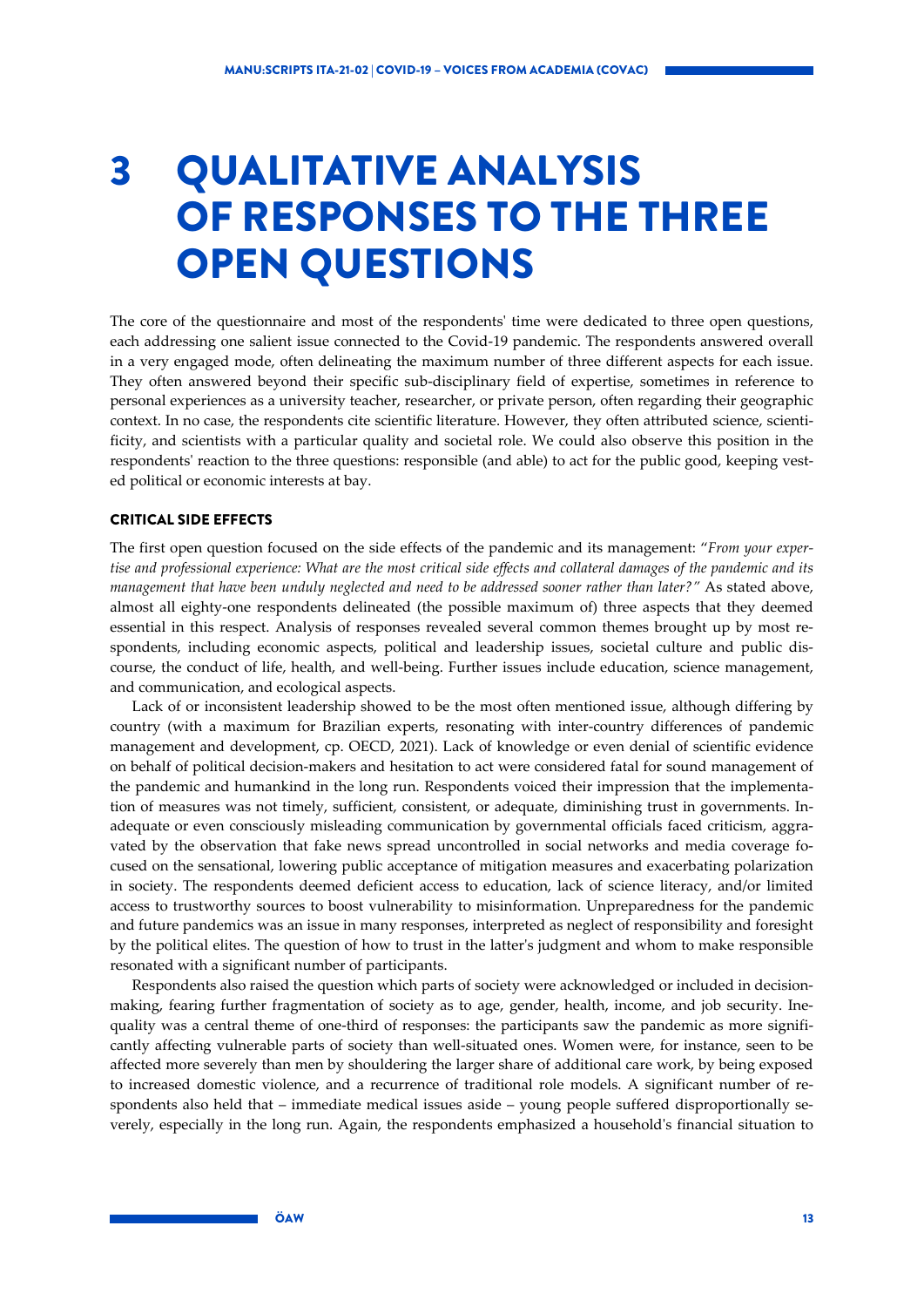strongly influence whether students could attend online lessons adequately and whether their families supported them to compensate for shortcomings of online education. Geographical differences in how societies fared during the pandemic also found some resonance, partly coupled with criticism of a lack of international cooperation and solidarity. However, they received less attention than intra-societal variations in pandemic ramifications.

More than half of respondents addressed health issues as unduly considered so far: while neglecting care for physical health problems other than COVID-19 met a fair amount of attention, the majority of health-related answers approached psychological ramifications of the pandemic and mitigation measurements. Many of the respondents expected a significant increase in mental health issues like depression, anxieties, fatigue, suicidal thoughts or a worsening of already existing ailment. Mental health issues tending to manifest with delay and long term, therefore putting a burden on individuals and society for years to come, showed to be a common concern among participants. Young people and children to be affected more likely and severely was assumed in several responses, adding to the overall picture of young people being among the more affected parts of society in the long run. As the most common factor for worsening mental health conditions, participants mentioned isolation and restriction of social contacts.

Participants also referred to their working conditions in research and teaching, stating that online meetings could not fully substitute face-to-face exchange and meeting in person. They mentioned closed laboratories, canceled research trips, and loss of access to libraries and research sites and stressed the need for widespread, coordinated research and open access publication of results in the hope for faster scientific insights and development of solutions to pressing issues. Networking and career-building were also considered to suffer, primarily affecting young academics who still have to establish professional connections. Disadvantages of online teaching were picked up by a relevant number of participants. A full list of issues is provided as supplementary material at the end of this manuscript (supplementary material: mind map 'Side effects', [Figure 5\)](#page-21-0).

#### **OPPORTUNITIES**

As a second open question, we asked the participants about "*the most promising opportunities that arise from the certainly painful and costly disruptions the pandemic and its management have caused*" and how society could make the best of the sacrifices of the past twelve months. This issue had been addressed already in reaction to the first question bringing up ecological ramifications and options to learn for a more sustainable way of living, including air traffic coming to a halt and home office hours rendering commuting unnecessary. The respondents also mentioned the consumption of specific goods dropping significantly (while switching from public to private transportation to lower the personal risk of infection was considered as ecologically detrimental on the other hand).

Further answers to this second question addressed digitalization, home office, the crucial role of science, and especially biomedicine: *"In several other countries like [X], the pandemic revealed the importance of the science and research to combat this crisis. I felt that the population and the governments of these countries recognized the importance of investing in research as a tool to combat future situations like this one. In [Y], the government went in the opposite direction, and funding for research is decreasing in all fields of research."*

Responses also acknowledged a higher awareness of the importance of face-to-face (family) contacts and enhanced international exchange and collaboration (for a complete list of issues, see supplementary material, mind map 'Opportunities', [Figure 4\)](#page-18-1). Thus, pandemic times were also seen as a time of "creative disruption", although the respondents did not seem convinced that these positive aspects would last.

#### PREVENTION AND PREPAREDNESS

The third open question related to what we could do now to make further pandemics less likely in the near and distant future and how we could achieve more resilience concerning the emergence of global pandemics. It focused less on predicting the future than on assessments of the recent emergence and development of the pandemic and currently urgent lines of action. Compared to the two preceding open questions, it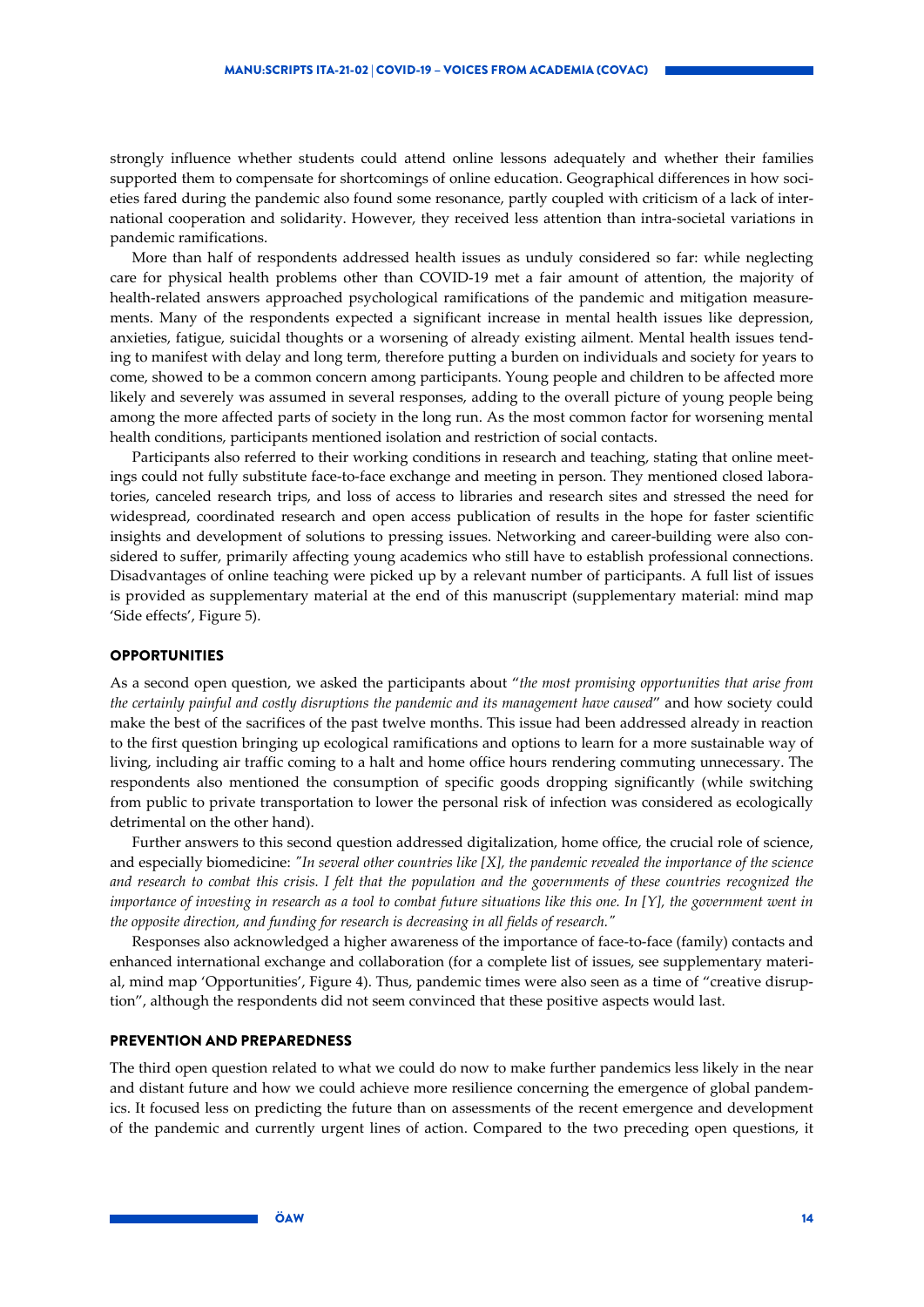proved to trigger the most pronounced normative statements (besides very outspoken political statements voiced as a critique of governmental action by some respondents in reaction to question 1). Important normative focus points were – above all – a prerogative to act for the public good (instead of vested interests) in all societal actor fields: in politics, industrial production and science and normative standards like solidarity, humanism, respect, empathy, honesty, global cooperativeness, justice, fairness, inclusiveness, and equity [\(Box 1\)](#page-14-0).

Another critical element was a call for a more substantial role of science (including science education, scientific research, and scientific evidence) as a measure of prevention and preparedness. Again, this could take a normative stance when the answers in some cases called not for any science but an 'adequate' or 'good' science in the form of basic (instead of applied) science, interdisciplinary science, or alternative science education programs. A similarly paradigmatic tweak became apparent in implicit or explicit calls for "responsible leadership", "good globalization", ""good production and consumption", "good communication and collaboration" and "good health systems". These sentiments all pointed towards alternative paradigms (like "global collaboration for the public good", sustainability, local subsistence, circular economies, or the "one health" paradigm).

#### <span id="page-14-0"></span>**Box 1: Quotes for meta-code "for the public benefit"**

"convince politicians and scientists serving governments and private companies that they have to work in benefit of the people".

"We can be better prepared for future pandemics and difficulties if we follow science and place our own greed under scrutiny at all times."

"Changing the economic and, especially, agricultural paradigm towards a more just and sustainable mode of production that is concerning with the well-being of working people and the environment."

"Reduce inequity on a global scale: cramped living, poor hygiene, health, and education are triggers for epidemics (prevention) as well as climate change".

"Raise awareness, that we are ALL responsible, and we are ALL in the same boat. Politics and industry in industrialized countries need to change their policies; e.g., outsourcing to other countries with less strict environmental laws, etc., will impact us all in the end."

"Better involvement of communities and socially vulnerable groups in preparedness for crises (in general), creating infrastructures that support solidarity among citizens."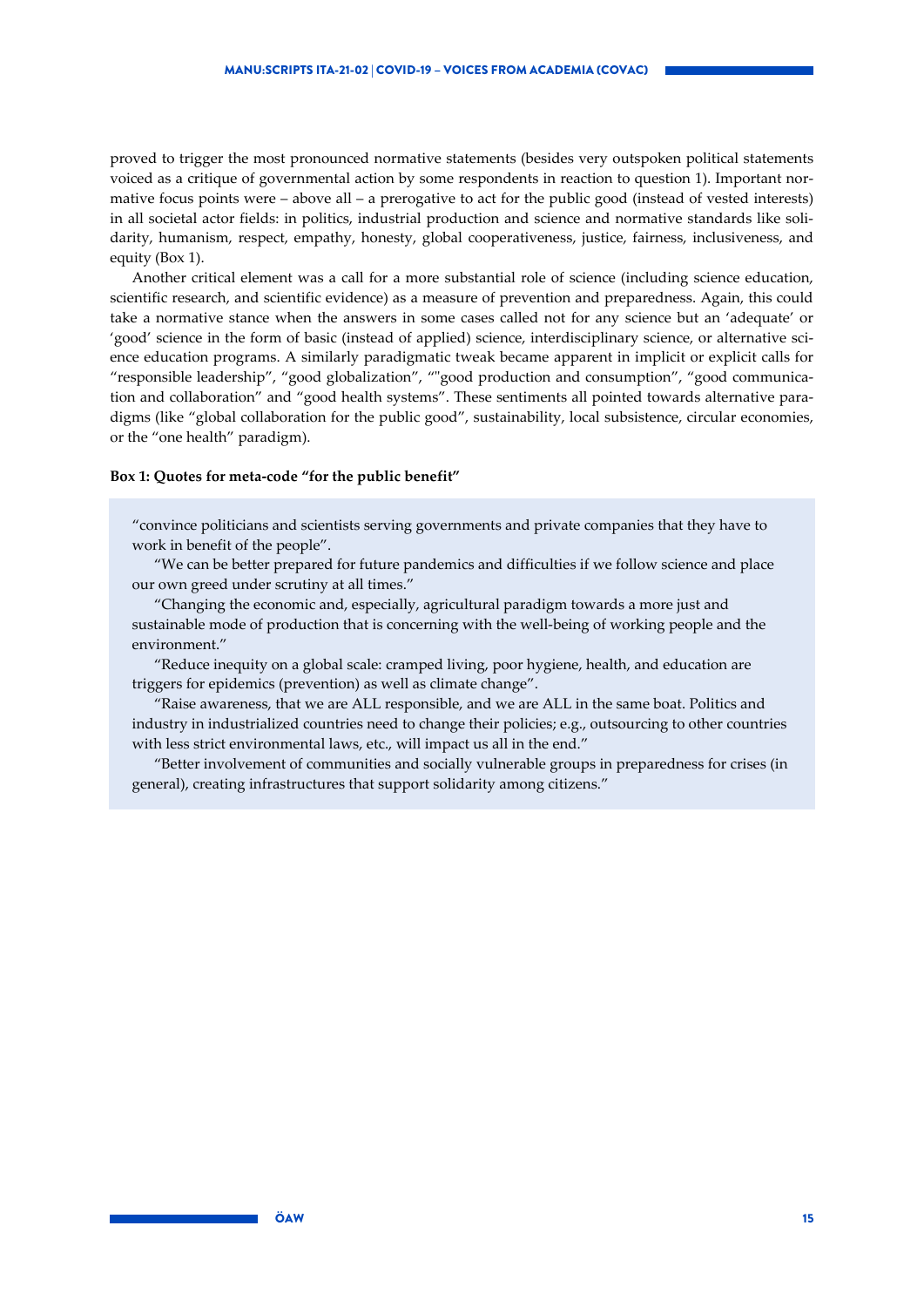### <span id="page-15-0"></span>4 DISCUSSION

With a limited response rate per country and discipline and restricted resources to go into more (scientific) detail, the representativity of the expert opinions and their evidence-base certainly warrant caution. Moreover, the validity of the results is challenged as we addressed scientists with transdisciplinary issues, triggering answers that transcend their distinct sub-disciplinary territories of certified expertise. The respondents also transcended the traditional function of basic science to state proven facts when forecasting future developments, valuing present conditions, and recommending distinct political action (cp. e.g., the very critical appraisal of social scientists' capacity to correctly forecast future developments in the context of the pandemic by Hutcherson et al., 2021). Furthermore, we could not yet look more closely at the mode of transnationality (or "globality") resulting from the multinational distribution of the survey. A further aspect to be scrutinized in more detail in the future is the (actual and ideal) interplay between individual public experts, expert communities, bottom-up expert groups, top-down expert panels and expert organizations like the WHO. Thus, we understand this study as an exploratory experiment; it provides inspirational input and connects academia transdisciplinary and transnationally rather than replacing more methodical examinations.

Having said this, the survey did yield reactions among academics that indeed address a broad range of themes. With the three issues raised by the three open questions, it relates past experiences with current assessments and future preparedness. The methodical analysis of the individual responses helps to draw a much more comprehensive picture of the pandemic, its management, and ramifications than the daily policy focus on incidence rates or individual expert opinions would allow for. Collecting the diverse issues raised by diverse experts helps see the far-ranging causal chains of the pandemic and its management and brings cumulative effects to the fore that augment the existing vulnerabilities of contemporary societies. This broad scope was rendered possible by the participation of an extensive range of disciplines, abstaining from a preselection of 'usual suspects,' be they individual experts or disciplinary fields. Moreover, our approach helped with overcoming a sole focus on the Global North or West. It thus raises awareness of the implications of the different national economic situations, political regimes, and regulatory approaches (cp. OECD 2020, Jasanoff et al., 2021), which are easily ignored with a sole focus on 'fighting the virus.' Our analysis also highlights the believe of academics worldwide in the necessity of paradigmatic change within health care systems, production/consumption patterns, and modes of global collaboration to prepare for future challenges. Overall, one main achievement of this exercise is thus to collect the wisdom already available and inspire more comprehensive policies. Another achievement is the enhancement of capacities for transdisciplinary, transnational exchange and collaboration.

Participation patterns within this survey also raise important questions about current limits in transnational academic exchange, especially regarding our failure to mobilize academics based in African countries. The approach taken thus meets the initial project goal of revealing disciplinary blind spots, short time horizons, locally-centered perceptions, or not yet duly acknowledged missing links. It contributes to a deeper understanding of the diverse, wide-ranging, and far-reaching consequences of a global crisis, one that societies will also have to build on when tackling the imminent climate catastrophe. Given the rather apolitical and matter-of-fact role scientist experts would traditionally opt for, the strong reference of the participating scientists to necessities of paradigmatic change was somewhat astonishing to us. In light of other current developments, one might ponder whether we are currently at (another) tipping point at which scientists switch to a different, less politically and normatively abstinent role. Our observation certainly adds to comparable developments in the context of the imminent climate crisis (cp. Ripple et al., 2020; Ripple et al., 2021) or digitalization (cp. e.g. emerging 'digital humanism' initiatives<sup>8</sup>). It also resonates with a societal role devised for and by a "scientific community at large" (that is: multidisciplinary and transna-

<sup>8</sup> *[https://dighum.ec.tuwien.ac.at](https://dighum.ec.tuwien.ac.at/)* (accessed Sept 8th 2021).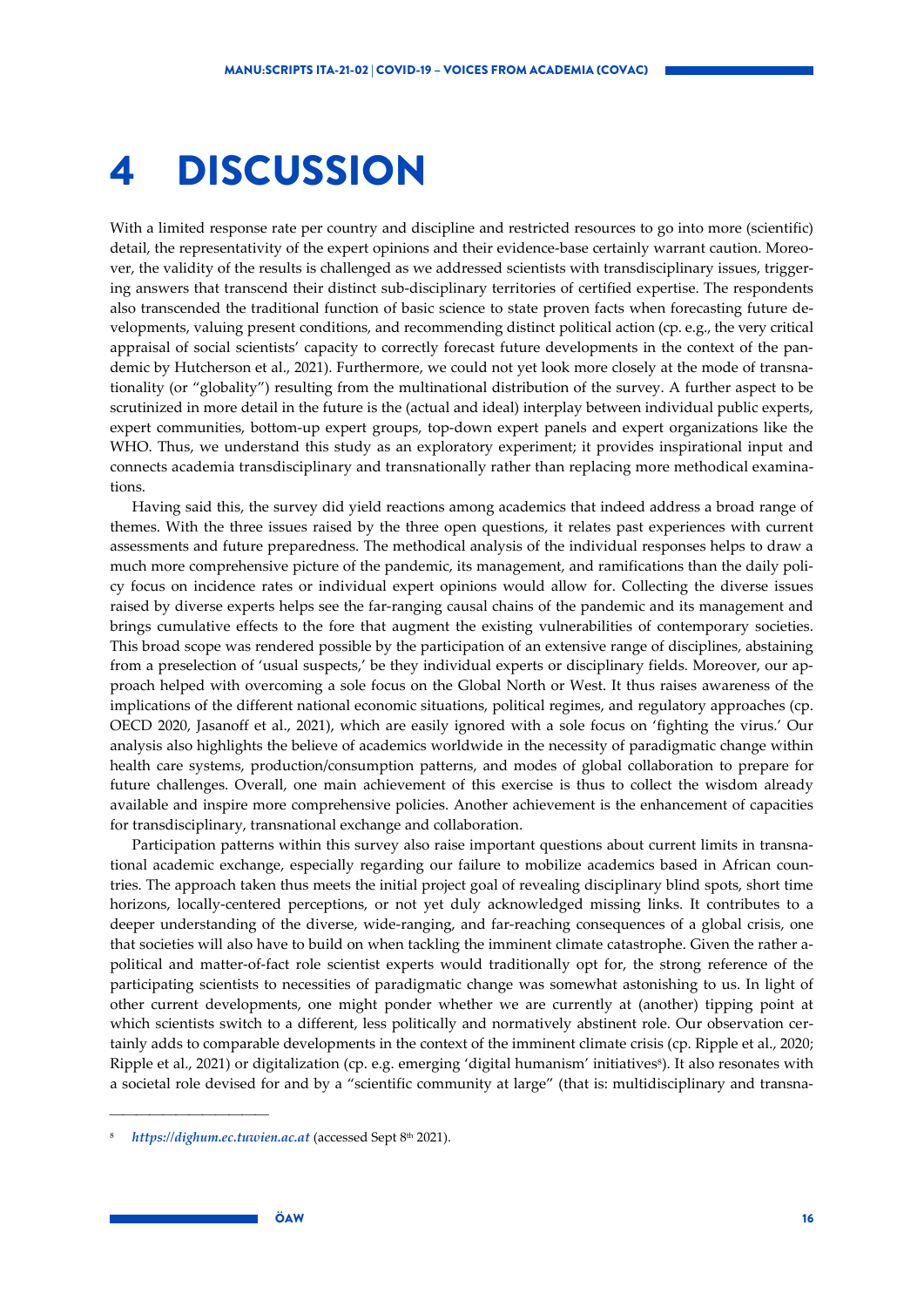tional) in other incidences (e.g., Bosley et al., 2015). After the formal end of our project, a multilateral Academies' of Sciences initiative<sup>9</sup> even resulted in the publication of two "joint statements" that take a similarly normative stance: the "S20 Italia 2021" statement on "Pandemic preparedness and the role of science" and the "SSH20 Italia 2021" statement on "Crises: economy, society, law, and culture," acknowledging the crucial role of transnational communication, coordination, and collaboration.

We already addressed above some critical aspects of this survey's methodology. Some of these aspects are possibly unavoidable and warrant triangulation with other data resulting from alternative methodological approaches; other aspects might be further elaborated based on ensuing methodological discussions and revisions. After finishing the project, we opted to put up two aspects for further critical reflection: first, the construction of expertise, and second, the construction of globality enacted in distinct ways by the approach. Are the invited participants legitimate experts on the issues raised, and if so, in which ways? What kind of globality can result from a survey based on the invitation of experts from several continents? How do we deal with contradictory perceptions and interpretations? Who chooses (not) to participate in the various geopolitical contexts under which circumstances? As a first step to start such methodological discussion, we organized a panel together with other research teams that had conducted similar surveys (multidisciplinary, multinational, with a focus on Covid-19) in the past (see Grossmann et al., forthcoming; Ifthekar et al. 2021; Weinberger et al. 2020) plus one expert on global studies from Brazil. The panel '(*Re-)connecting Academia During a Sudden, Global Crisis*' will be part of the Australian Alfred Deakin Institute's conference on *Recovery, reconfiguration, and repair: Mobilising the social sciences and humanities for a post-pandemic world* (Nov. 11-12 202110).

<sup>9</sup> "Based on consideration by the Scientific Academies of the G20 countries" (S20 Italia 2021: 1); further details of the process resulting in the formulation of the enlisted recommendations are not provided in the statement documents. As to an internet source (*<https://www.eurekalert.org/news-releases/924675>*, accessed Sept 8th 2021), "[i]n the run-up to the summit of the G20 states on October 30 and 31, 2021, in Rome/Italy, the science academies of these countries (Science20 Dialogue) … have published the joint statement 'Pandemic preparedness and the role of science'. It contains recommendations – based on the experience of the response to COVID-19 – for improved pandemic preparedness in the future. The statement was prepared in virtual meetings under the leadership of the Italian Accademia Nazionale dei Lincei". The documents are signed by representatives of academies of Argentina, Australia, Brazil, Canada, China, France, Germany, India, Indonesia, Italy, Japan, Korea, Mexico, Russia, Saudi Arabia, South Africa, Turkey, United Kingdom and U.S.A.

<sup>10</sup> *<https://adi.deakin.edu.au/2021-conference-panels-and-keynotes>* (accessed Sept 8th 2021).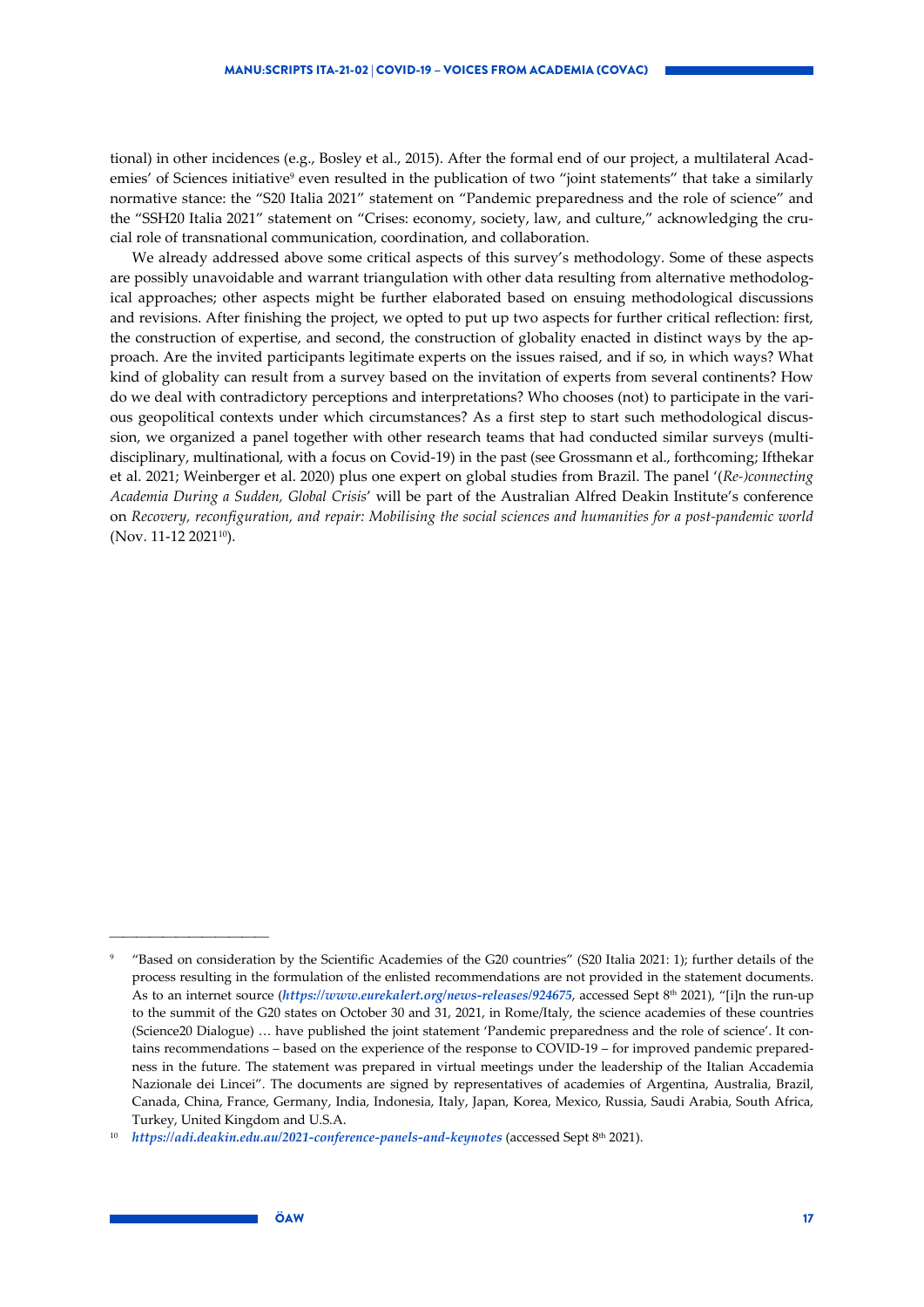### <span id="page-17-0"></span>5 LITERATURE

- Anderson, J., Rainie, L., & Vogels, E. A. (2021). Experts Say the 'New Normal' in 2025 Will Be Far More Tech-Driven, Presenting More Big Challenges. Retrieved from *[https://www.pewresearch.org/internet/2021/02/18/experts-say-the-new-normal-in-2025](https://www.pewresearch.org/internet/2021/02/18/experts-say-the-new-normal-in-2025-will-be-far-more-tech-driven-presenting-more-big-challenges/) [will-be-far-more-tech-driven-presenting-more-big-challenges/](https://www.pewresearch.org/internet/2021/02/18/experts-say-the-new-normal-in-2025-will-be-far-more-tech-driven-presenting-more-big-challenges/)* [Sept 1st, 2021].
- Bosley, K. S., Botchan, M., Bredenoord, A. L., Carroll, D., Charo, R. A., Charpentier, E. & Zhou, Q. (2015). CRISPR germline engineering – the community speaks. Nature Biotechnology, 33, 478-486. doi:*<https://doi.org/10.1038/nbt.3227>*.
- Corbin, J., & Strauss, A. L. (2008). Basics of Qualitative Research: Grounded Theory Procedures and Techniques (3rd ed.). Thousand Oaks, CA: Sage.
- Grossmann, I., Twardus, O., Varnum, M. E. W., Jayawickreme, E., & McLevey, J. (forthcoming). Expert Predictions of Societal Change: Insights from the World After COVID Project. American Psychologist. doi:10.31234/osf.io/yma8f.
- Hutcherson, C., Grossmann, I., & Sharpinskyi, C. (2021). Retrospective and Prospective Estimates of the Impact of COVID-19. OSF. doi:osf.io/9btsy.
- Iftekhar, E. N., Priesemann, V., Balling, R., Bauer, S., Beutels, P., Calero Valdez, A., Willeit, P. (2021). A look into the future of the COVID-19 pandemic in Europe: an expert consultation. The Lancet Regional Health – Europe, Online First. doi:10.1016/j.lanepe.2021.100185.
- Jasanoff, S., Hilgartner, S., James, W., & Whilte, L. (2021). Learning from COVID-19: A 23-Nation Comparative Study of COVID-19 Response, with Lessons for the Future of Public Health. Retrieved from *[https://compcore.cornell.edu/wp-content/uploads/2021/03/012021-23-National-Comparative-](https://compcore.cornell.edu/wp-content/uploads/2021/03/012021-23-National-Comparative-Study-Synthesis-Paper4.pdf)[Study-Synthesis-Paper4.pdf](https://compcore.cornell.edu/wp-content/uploads/2021/03/012021-23-National-Comparative-Study-Synthesis-Paper4.pdf)* [Sept 8th, 2021].
- OECD. (2021). Main Findings from the 2020 Risks that Matter Survey. Paris: OECD Publishing.
- Roger A. Pielke Jr. (2007). The honest Broker: Making Sense of Science in Policy and Politics. Cambridge: Cambridge University Press.
- Ripple, W. J., Wolf, C., Newsome, T. M., Barnard, P., & Moomaw, W. R. (2020). World Scientists' Warning of a Climate Emergency. BioScience, 70(1), 8-12. doi:10.1093/biosci/biz088.
- Ripple, W. J., Wolf, C., Newsome, T. M., Gregg, J. W., Lenton, T. M., Palomo, I.,. Rockström, J. (2021). World Scientists' Warning of a Climate Emergency 2021. BioScience. doi:10.1093/biosci/biab079
- Scott, S., & Council), A. (2020). Expert survey series: Societal and geopolitical changes in a post-COVID-19 world. Retrieved from *[https://www.atlanticcouncil.org/blogs/geotech-cues/societal-and](https://www.atlanticcouncil.org/blogs/geotech-cues/societal-and-geopolitical-changes-in-a-post-covid-19-world/)[geopolitical-changes-in-a-post-covid-19-world/](https://www.atlanticcouncil.org/blogs/geotech-cues/societal-and-geopolitical-changes-in-a-post-covid-19-world/)* [Sept 1st, 2021].
- S20 Italia 2021. (2021). S20 Academies Joint Statement: Pandemic preparedness and the role of science. Retrieved from *[https://www.interacademies.org/publication/s20-statement-crises-economy](https://www.interacademies.org/publication/s20-statement-crises-economy-society-law-and-culture-towards-less-vulnerable-humankind)[society-law-and-culture-towards-less-vulnerable-humankind](https://www.interacademies.org/publication/s20-statement-crises-economy-society-law-and-culture-towards-less-vulnerable-humankind)* [Sept 8th, 2021].
- SSH Italia 2021. (2021). SSH20 Academies Joint Statement: Crises: economy, society, law, and culture Towards a less vulnerable humankind. Retrieved from *[https://www.interacademies.org/sites/default/](https://www.interacademies.org/sites/default/files/2021-08/2021_SSH20_Joint_Statement_Crises.pdf)  [files/2021-08/2021\\_SSH20\\_Joint\\_Statement\\_Crises.pdf](https://www.interacademies.org/sites/default/files/2021-08/2021_SSH20_Joint_Statement_Crises.pdf)* [Sept 8th, 2021].
- Weinberger, N., Schmieder, L., Ruff, S., Pfeiffer, J., Parodi, O., Hager, H., & Albiez, M. (2020). Gesellschaftliche Folgen der Corona-Krise – eine Zeitstudie, Zwischenergebnisse – Stand November 2020. Retrieved from *[https://www.itas.kit.edu/downloads/projekt/projekt\\_paro20\\_gesfolcor\\_](https://www.itas.kit.edu/downloads/projekt/projekt_paro20_gesfolcor_erste_ergebnisse_2020-11.pdf)  [erste\\_ergebnisse\\_2020-11.pdf](https://www.itas.kit.edu/downloads/projekt/projekt_paro20_gesfolcor_erste_ergebnisse_2020-11.pdf)* [Sept. 1st, 2021].
- Wood, S. L. R., Luers, A., Garard, J., Gambhir, A., Chaudhari, K., Ivanova, M., & Cronin, C. (2021). Collective foresight and intelligence for sustainability. Global Sustainability, 4, e3. doi:10.1017/sus.2021.3.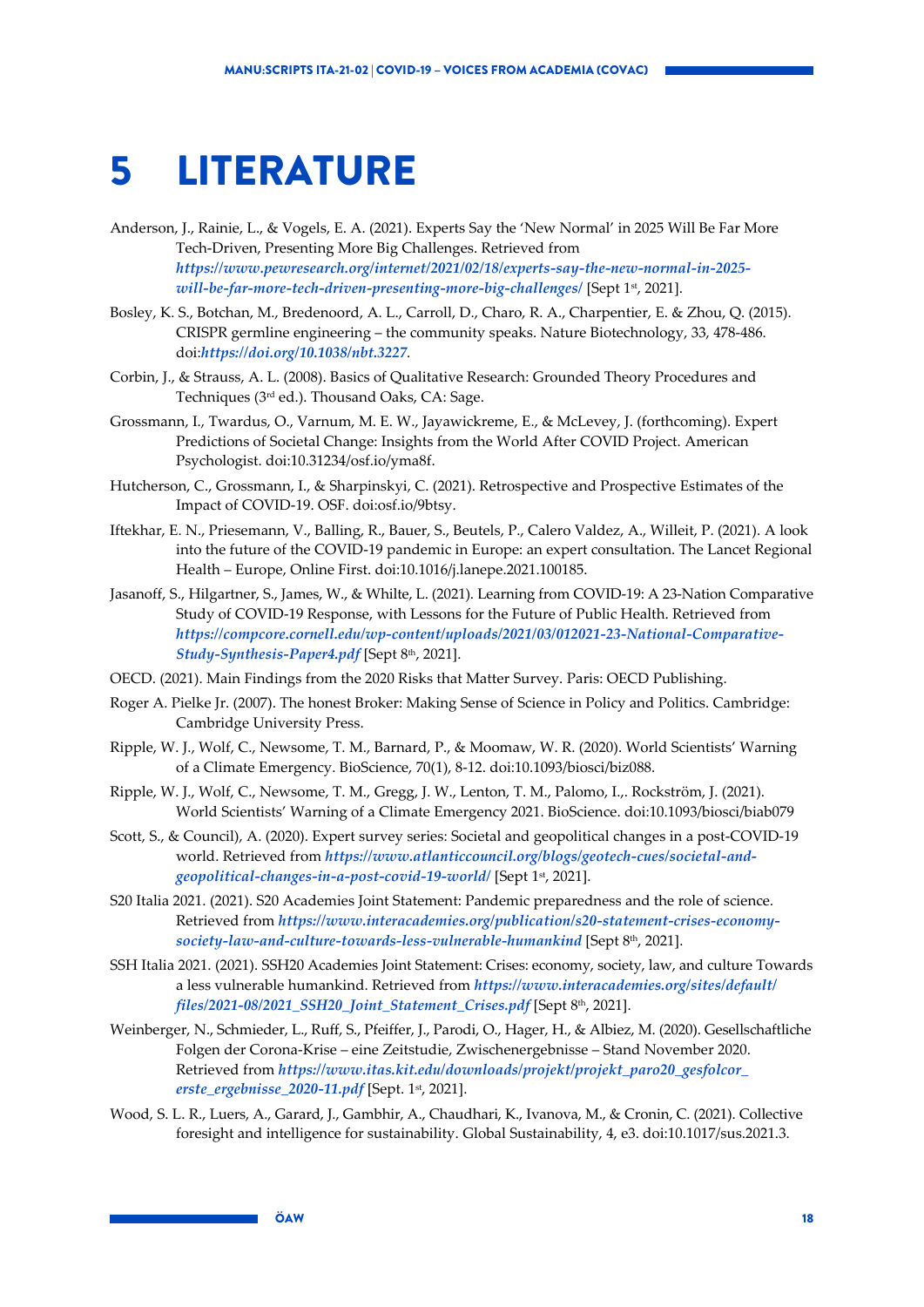## <span id="page-18-0"></span>SUPPLEMENTARY MATERIAL

### LIST OF 'OPPORTUNITIES':

<span id="page-18-1"></span>Figure 4: List of ,opportunites': Each respondent could mention up to three topics per issue and most **respondents opted for this maximum number. Topics addressed by respondents were sampled and grouped along overarching themes, resulting in a list depicted here as a table.**

### OPPORTUNITIES BEYOND THE PANDEMIC

|                           | digitalisation                | technological improvements<br>new possibilities by digitalisation<br>(global) expansion of the internet                                                                                                                                                                                                             |
|---------------------------|-------------------------------|---------------------------------------------------------------------------------------------------------------------------------------------------------------------------------------------------------------------------------------------------------------------------------------------------------------------|
| <b>DIGITAL REVOLUTION</b> | trends in society             | inclusion of disadvantaged groups by meeting online<br>increasing knowledge about digital tools<br>more home office in the post-COVID 19 world<br>increased use of online meeting tools<br>face to face services reserved for the rich; increasing social gap<br>future: split into on-site and virtual occupations |
|                           | advantages                    | online formats save money<br>online formats are eco-friendly                                                                                                                                                                                                                                                        |
|                           | home office                   | improved quality of work life:<br>flexible working hours<br>more time for concentrated work<br>increased productivity<br>avoid unnecessary travel & commuting<br>reduced stress due to home office                                                                                                                  |
| <b>WORK LIFE</b>          |                               | improved quality of personal life:<br>support family life<br>more privacy<br>increased acceptance of home office                                                                                                                                                                                                    |
|                           | digitalisation in<br>academia | more publications online<br>hybrid & online learning<br>increased use of online meeting tools<br>technological improvements<br>online meeting tools facilitate international meetings<br>online tools ease isolation                                                                                                |
|                           | collaboration                 | enhanced collaboration among people<br>need to act as an community becomes evident<br>giving up individual freedom for the sake of collective interests of society<br>self-organisations of local systems independent of the government                                                                             |
| TRENDS IN SOCIETY         | social life                   | increased access to knowledge<br>increased acceptance of home office<br>realizing importance of human contacts<br>more time for family<br>increasing importance of work-life balance<br>reassessing priorities<br>improved hygiene<br>reevaluation of family-life                                                   |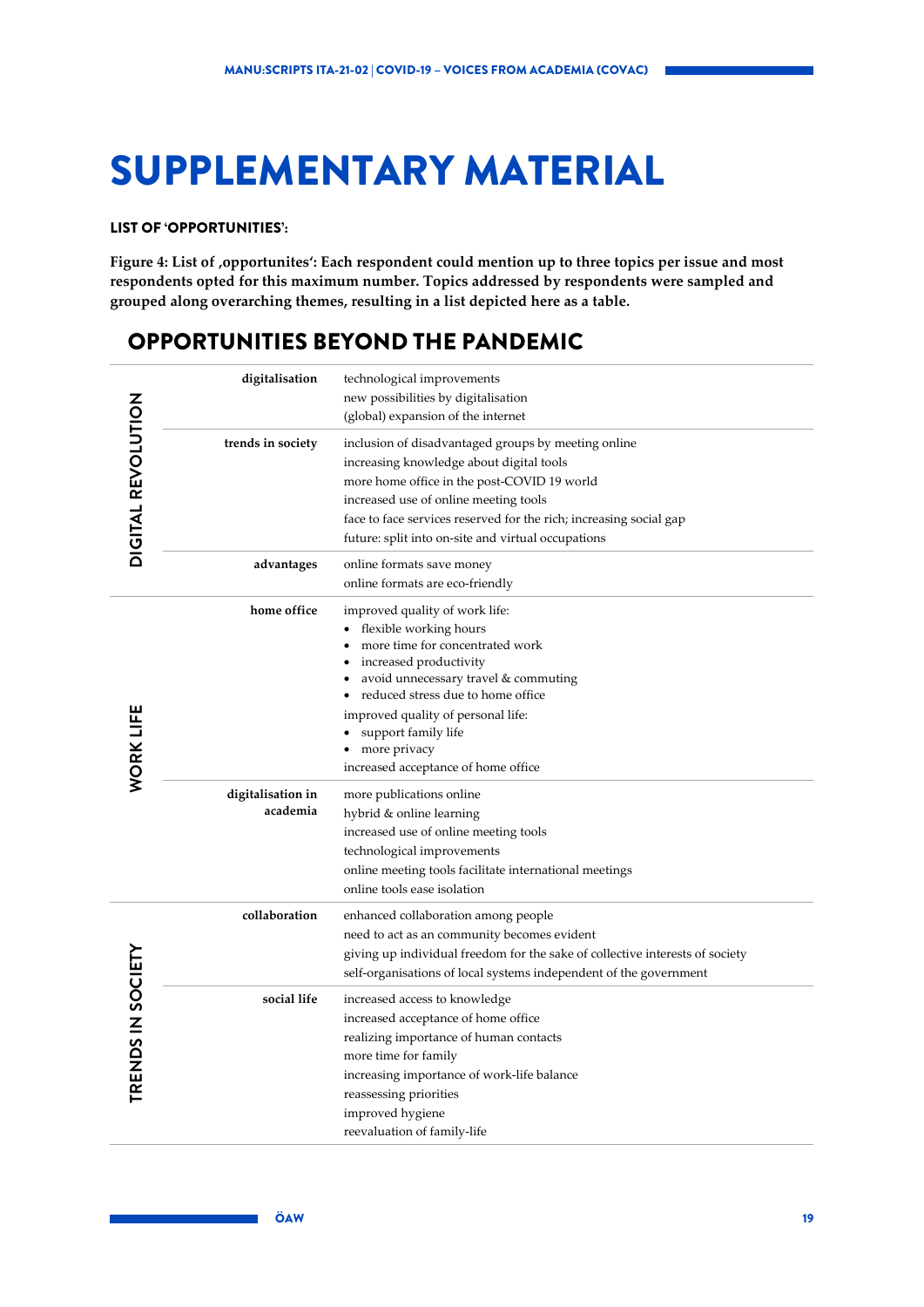### OPPORTUNITIES BEYOND THE PANDEMIC

| TRENDS IN SOCIETY (continuation)              |                                                        | social life<br>(continuation)<br>increased awareness                                                                                                                                                        | internationalisation<br>increasing popularity of new activities<br>online tools ease isolation<br>more efforts to avoid contaminations<br>self-restraint<br>reduction of unnecessary (but obligatory) social events<br>the majority of people follow the new rules set by the government<br>benefits of local holidays become visible<br>importance of science<br>importance of democracy for public rights and health<br>people with systemically relevant professions become visible<br>inequity and inequality in society become visible<br>increased confidence in scientific statements and predictions<br>increased awareness about humanity's problems<br>increased awareness of good healthcare<br>increasing awareness of environmental issues<br>awareness of fake news |  |
|-----------------------------------------------|--------------------------------------------------------|-------------------------------------------------------------------------------------------------------------------------------------------------------------------------------------------------------------|-----------------------------------------------------------------------------------------------------------------------------------------------------------------------------------------------------------------------------------------------------------------------------------------------------------------------------------------------------------------------------------------------------------------------------------------------------------------------------------------------------------------------------------------------------------------------------------------------------------------------------------------------------------------------------------------------------------------------------------------------------------------------------------|--|
|                                               | <b>TOURISM</b>                                         |                                                                                                                                                                                                             | reducing mass tourism also in the future<br>benefits of local holidays become visible<br>more sustainable tourism                                                                                                                                                                                                                                                                                                                                                                                                                                                                                                                                                                                                                                                                 |  |
|                                               | <b>OPPORTUNITIES OF</b><br>THE '2 <sup>ND</sup> PHASE' |                                                                                                                                                                                                             | unprivileged groups are now also paid attention to                                                                                                                                                                                                                                                                                                                                                                                                                                                                                                                                                                                                                                                                                                                                |  |
|                                               | <b>HEALTHCARE</b>                                      | enhancement of global health care analysis<br>number of colds decreased<br>increased awareness for good healthcare<br>gain of knowledge how to ensure better protection from the flu & cold<br>primary care |                                                                                                                                                                                                                                                                                                                                                                                                                                                                                                                                                                                                                                                                                                                                                                                   |  |
| <b>EDUCATION AND</b><br><b>SCHOOLS</b>        |                                                        | targeted education                                                                                                                                                                                          | need for improvement of scientific education becomes visible<br>the importance of the internet becomes visible<br>discussions about modalities of education<br>increased use of online meeting tools<br>helping young people to process the experiences gained during the pandemic<br>more education about the benefits of vaccination                                                                                                                                                                                                                                                                                                                                                                                                                                            |  |
|                                               | <b>GLOBAL</b><br><b>COOPERATION</b>                    |                                                                                                                                                                                                             | insight into collaborations between countries useful for tackling the environmental crisis<br>increased international cooperation for vaccine and medicine development & access<br>need to act as an community becomes evident                                                                                                                                                                                                                                                                                                                                                                                                                                                                                                                                                    |  |
| <b>LEADERSHIP</b><br>STRATEGIES<br>POLITICS & |                                                        | reevaluating<br>priorities                                                                                                                                                                                  | need for preparation for future crisis becomes visible<br>redistribution of wealth<br>need for expertise, infrastructure and technologies for resilience becomes visible<br>need for good data collection and managing strategies becomes visible<br>need for investments in healthcare system becomes visible<br>need for investment in education becomes visible<br>need for investment in science becomes visible<br>nationalization of important public areas is reasonable<br>enhancement of global health care analysis<br>socio-ecological transformation<br>people with systemically relevant professions are in a better negotiation position                                                                                                                            |  |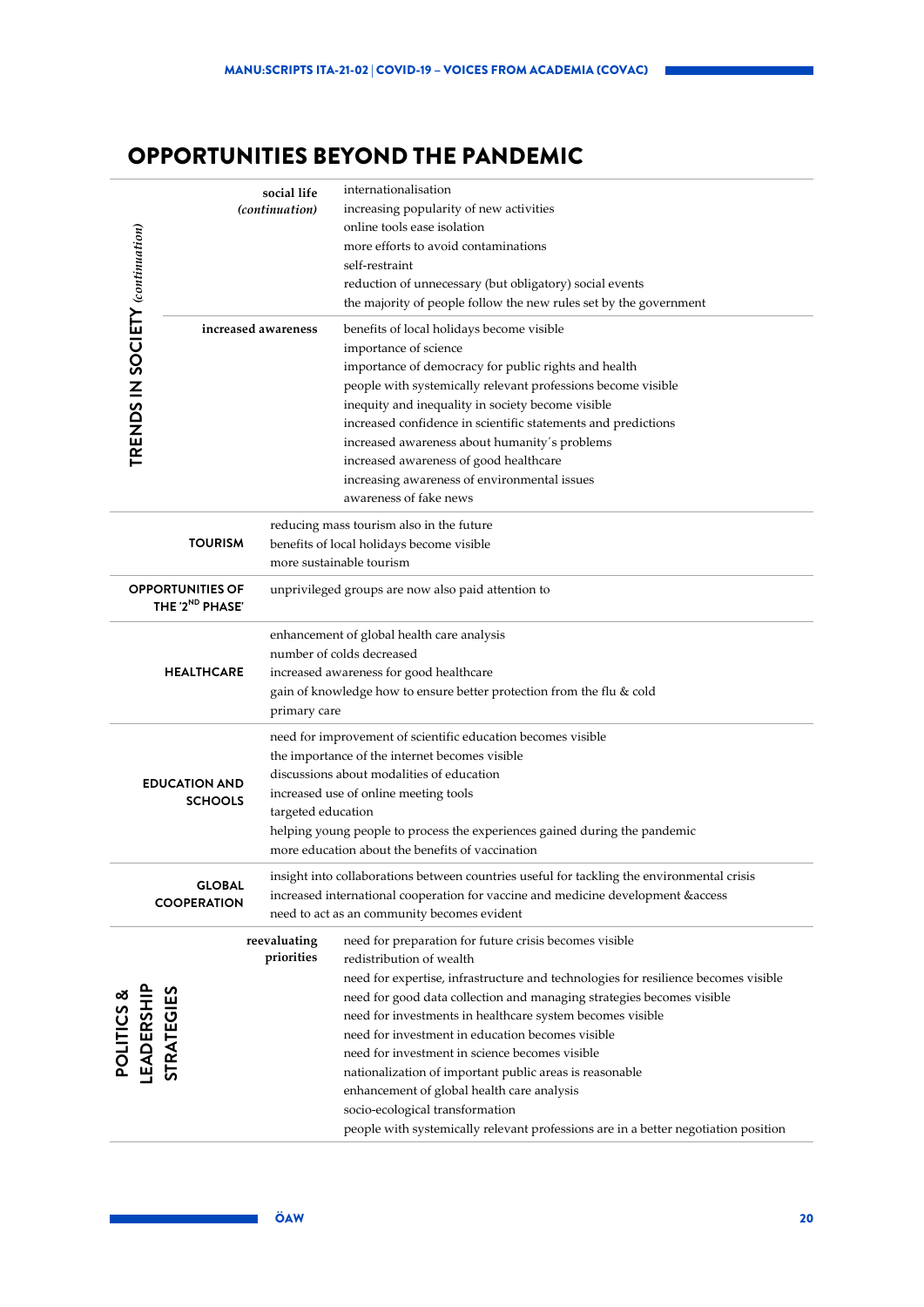### OPPORTUNITIES BEYOND THE PANDEMIC

| responses<br>quick mobilization of much money<br><b>POLITICS &amp;<br/>LEADERSHIP STRATEGIES</b><br>strict control<br>material and nutritional help for lower social classes<br>importance of transparent communication becomes apparent<br>(continuation)<br>food and shelter<br>future pandemic<br>creating jobs to ease poverty<br>management<br>involvement of all health professions<br>inadequate response<br>politicians should be held responsible for their irresponsible attitudes<br>benefits for citizens<br>law to improve living situations<br>transformation of hotels in retirement homes<br>programs tackling societal inequities<br>shift in production and consummation towards renewable resources<br>production of better foods for people in isolation<br><b>CHANGES IN</b><br><b>CONSUMPTION/</b><br>local production chains<br><b>PRODUCTION</b><br>more responsible use of natural resources<br>regional sourcing<br>decreased pollution<br>reduction of greenhouse gas emissions<br>increasing awareness of environmental issues<br><b>TACKLING THE</b><br><b>ENVIRONMENTAL</b><br>enforced environment-friendly behaviour<br><b>CRISIS</b><br>online meetings & home office are eco-friendly<br>more sustainable tourism<br>insight into collaborations between countries useful for tackling the environmental crisis<br>gain of knowledge<br>great achievements in biomedical research will positively affect the future<br>Increased importance of science<br><b>SCIENCE</b><br>increased confidence in scientific predictions<br>development of strategies to quickly adapt to such crisis<br>involvement of all health professions<br>gain of knowledge<br>boost in vaccination development technology<br><b>VACCINES</b><br>self-sufficiency in vaccine production<br>mass vaccination |  |  |  | immediate | protection of the citizens |  |
|-------------------------------------------------------------------------------------------------------------------------------------------------------------------------------------------------------------------------------------------------------------------------------------------------------------------------------------------------------------------------------------------------------------------------------------------------------------------------------------------------------------------------------------------------------------------------------------------------------------------------------------------------------------------------------------------------------------------------------------------------------------------------------------------------------------------------------------------------------------------------------------------------------------------------------------------------------------------------------------------------------------------------------------------------------------------------------------------------------------------------------------------------------------------------------------------------------------------------------------------------------------------------------------------------------------------------------------------------------------------------------------------------------------------------------------------------------------------------------------------------------------------------------------------------------------------------------------------------------------------------------------------------------------------------------------------------------------------------------------------------------------------------------------------------------------------------|--|--|--|-----------|----------------------------|--|
|                                                                                                                                                                                                                                                                                                                                                                                                                                                                                                                                                                                                                                                                                                                                                                                                                                                                                                                                                                                                                                                                                                                                                                                                                                                                                                                                                                                                                                                                                                                                                                                                                                                                                                                                                                                                                         |  |  |  |           |                            |  |
|                                                                                                                                                                                                                                                                                                                                                                                                                                                                                                                                                                                                                                                                                                                                                                                                                                                                                                                                                                                                                                                                                                                                                                                                                                                                                                                                                                                                                                                                                                                                                                                                                                                                                                                                                                                                                         |  |  |  |           |                            |  |
|                                                                                                                                                                                                                                                                                                                                                                                                                                                                                                                                                                                                                                                                                                                                                                                                                                                                                                                                                                                                                                                                                                                                                                                                                                                                                                                                                                                                                                                                                                                                                                                                                                                                                                                                                                                                                         |  |  |  |           |                            |  |
|                                                                                                                                                                                                                                                                                                                                                                                                                                                                                                                                                                                                                                                                                                                                                                                                                                                                                                                                                                                                                                                                                                                                                                                                                                                                                                                                                                                                                                                                                                                                                                                                                                                                                                                                                                                                                         |  |  |  |           |                            |  |
|                                                                                                                                                                                                                                                                                                                                                                                                                                                                                                                                                                                                                                                                                                                                                                                                                                                                                                                                                                                                                                                                                                                                                                                                                                                                                                                                                                                                                                                                                                                                                                                                                                                                                                                                                                                                                         |  |  |  |           |                            |  |
|                                                                                                                                                                                                                                                                                                                                                                                                                                                                                                                                                                                                                                                                                                                                                                                                                                                                                                                                                                                                                                                                                                                                                                                                                                                                                                                                                                                                                                                                                                                                                                                                                                                                                                                                                                                                                         |  |  |  |           |                            |  |
|                                                                                                                                                                                                                                                                                                                                                                                                                                                                                                                                                                                                                                                                                                                                                                                                                                                                                                                                                                                                                                                                                                                                                                                                                                                                                                                                                                                                                                                                                                                                                                                                                                                                                                                                                                                                                         |  |  |  |           |                            |  |
|                                                                                                                                                                                                                                                                                                                                                                                                                                                                                                                                                                                                                                                                                                                                                                                                                                                                                                                                                                                                                                                                                                                                                                                                                                                                                                                                                                                                                                                                                                                                                                                                                                                                                                                                                                                                                         |  |  |  |           |                            |  |
|                                                                                                                                                                                                                                                                                                                                                                                                                                                                                                                                                                                                                                                                                                                                                                                                                                                                                                                                                                                                                                                                                                                                                                                                                                                                                                                                                                                                                                                                                                                                                                                                                                                                                                                                                                                                                         |  |  |  |           |                            |  |
|                                                                                                                                                                                                                                                                                                                                                                                                                                                                                                                                                                                                                                                                                                                                                                                                                                                                                                                                                                                                                                                                                                                                                                                                                                                                                                                                                                                                                                                                                                                                                                                                                                                                                                                                                                                                                         |  |  |  |           |                            |  |
|                                                                                                                                                                                                                                                                                                                                                                                                                                                                                                                                                                                                                                                                                                                                                                                                                                                                                                                                                                                                                                                                                                                                                                                                                                                                                                                                                                                                                                                                                                                                                                                                                                                                                                                                                                                                                         |  |  |  |           |                            |  |
|                                                                                                                                                                                                                                                                                                                                                                                                                                                                                                                                                                                                                                                                                                                                                                                                                                                                                                                                                                                                                                                                                                                                                                                                                                                                                                                                                                                                                                                                                                                                                                                                                                                                                                                                                                                                                         |  |  |  |           |                            |  |
|                                                                                                                                                                                                                                                                                                                                                                                                                                                                                                                                                                                                                                                                                                                                                                                                                                                                                                                                                                                                                                                                                                                                                                                                                                                                                                                                                                                                                                                                                                                                                                                                                                                                                                                                                                                                                         |  |  |  |           |                            |  |
|                                                                                                                                                                                                                                                                                                                                                                                                                                                                                                                                                                                                                                                                                                                                                                                                                                                                                                                                                                                                                                                                                                                                                                                                                                                                                                                                                                                                                                                                                                                                                                                                                                                                                                                                                                                                                         |  |  |  |           |                            |  |
|                                                                                                                                                                                                                                                                                                                                                                                                                                                                                                                                                                                                                                                                                                                                                                                                                                                                                                                                                                                                                                                                                                                                                                                                                                                                                                                                                                                                                                                                                                                                                                                                                                                                                                                                                                                                                         |  |  |  |           |                            |  |
|                                                                                                                                                                                                                                                                                                                                                                                                                                                                                                                                                                                                                                                                                                                                                                                                                                                                                                                                                                                                                                                                                                                                                                                                                                                                                                                                                                                                                                                                                                                                                                                                                                                                                                                                                                                                                         |  |  |  |           |                            |  |
|                                                                                                                                                                                                                                                                                                                                                                                                                                                                                                                                                                                                                                                                                                                                                                                                                                                                                                                                                                                                                                                                                                                                                                                                                                                                                                                                                                                                                                                                                                                                                                                                                                                                                                                                                                                                                         |  |  |  |           |                            |  |
|                                                                                                                                                                                                                                                                                                                                                                                                                                                                                                                                                                                                                                                                                                                                                                                                                                                                                                                                                                                                                                                                                                                                                                                                                                                                                                                                                                                                                                                                                                                                                                                                                                                                                                                                                                                                                         |  |  |  |           |                            |  |
|                                                                                                                                                                                                                                                                                                                                                                                                                                                                                                                                                                                                                                                                                                                                                                                                                                                                                                                                                                                                                                                                                                                                                                                                                                                                                                                                                                                                                                                                                                                                                                                                                                                                                                                                                                                                                         |  |  |  |           |                            |  |
|                                                                                                                                                                                                                                                                                                                                                                                                                                                                                                                                                                                                                                                                                                                                                                                                                                                                                                                                                                                                                                                                                                                                                                                                                                                                                                                                                                                                                                                                                                                                                                                                                                                                                                                                                                                                                         |  |  |  |           |                            |  |
|                                                                                                                                                                                                                                                                                                                                                                                                                                                                                                                                                                                                                                                                                                                                                                                                                                                                                                                                                                                                                                                                                                                                                                                                                                                                                                                                                                                                                                                                                                                                                                                                                                                                                                                                                                                                                         |  |  |  |           |                            |  |
|                                                                                                                                                                                                                                                                                                                                                                                                                                                                                                                                                                                                                                                                                                                                                                                                                                                                                                                                                                                                                                                                                                                                                                                                                                                                                                                                                                                                                                                                                                                                                                                                                                                                                                                                                                                                                         |  |  |  |           |                            |  |
|                                                                                                                                                                                                                                                                                                                                                                                                                                                                                                                                                                                                                                                                                                                                                                                                                                                                                                                                                                                                                                                                                                                                                                                                                                                                                                                                                                                                                                                                                                                                                                                                                                                                                                                                                                                                                         |  |  |  |           |                            |  |
|                                                                                                                                                                                                                                                                                                                                                                                                                                                                                                                                                                                                                                                                                                                                                                                                                                                                                                                                                                                                                                                                                                                                                                                                                                                                                                                                                                                                                                                                                                                                                                                                                                                                                                                                                                                                                         |  |  |  |           |                            |  |
|                                                                                                                                                                                                                                                                                                                                                                                                                                                                                                                                                                                                                                                                                                                                                                                                                                                                                                                                                                                                                                                                                                                                                                                                                                                                                                                                                                                                                                                                                                                                                                                                                                                                                                                                                                                                                         |  |  |  |           |                            |  |
|                                                                                                                                                                                                                                                                                                                                                                                                                                                                                                                                                                                                                                                                                                                                                                                                                                                                                                                                                                                                                                                                                                                                                                                                                                                                                                                                                                                                                                                                                                                                                                                                                                                                                                                                                                                                                         |  |  |  |           |                            |  |
|                                                                                                                                                                                                                                                                                                                                                                                                                                                                                                                                                                                                                                                                                                                                                                                                                                                                                                                                                                                                                                                                                                                                                                                                                                                                                                                                                                                                                                                                                                                                                                                                                                                                                                                                                                                                                         |  |  |  |           |                            |  |
|                                                                                                                                                                                                                                                                                                                                                                                                                                                                                                                                                                                                                                                                                                                                                                                                                                                                                                                                                                                                                                                                                                                                                                                                                                                                                                                                                                                                                                                                                                                                                                                                                                                                                                                                                                                                                         |  |  |  |           |                            |  |
|                                                                                                                                                                                                                                                                                                                                                                                                                                                                                                                                                                                                                                                                                                                                                                                                                                                                                                                                                                                                                                                                                                                                                                                                                                                                                                                                                                                                                                                                                                                                                                                                                                                                                                                                                                                                                         |  |  |  |           |                            |  |
|                                                                                                                                                                                                                                                                                                                                                                                                                                                                                                                                                                                                                                                                                                                                                                                                                                                                                                                                                                                                                                                                                                                                                                                                                                                                                                                                                                                                                                                                                                                                                                                                                                                                                                                                                                                                                         |  |  |  |           |                            |  |
|                                                                                                                                                                                                                                                                                                                                                                                                                                                                                                                                                                                                                                                                                                                                                                                                                                                                                                                                                                                                                                                                                                                                                                                                                                                                                                                                                                                                                                                                                                                                                                                                                                                                                                                                                                                                                         |  |  |  |           |                            |  |
|                                                                                                                                                                                                                                                                                                                                                                                                                                                                                                                                                                                                                                                                                                                                                                                                                                                                                                                                                                                                                                                                                                                                                                                                                                                                                                                                                                                                                                                                                                                                                                                                                                                                                                                                                                                                                         |  |  |  |           |                            |  |
|                                                                                                                                                                                                                                                                                                                                                                                                                                                                                                                                                                                                                                                                                                                                                                                                                                                                                                                                                                                                                                                                                                                                                                                                                                                                                                                                                                                                                                                                                                                                                                                                                                                                                                                                                                                                                         |  |  |  |           |                            |  |
| increased international cooperation for vaccine and medicine development & access                                                                                                                                                                                                                                                                                                                                                                                                                                                                                                                                                                                                                                                                                                                                                                                                                                                                                                                                                                                                                                                                                                                                                                                                                                                                                                                                                                                                                                                                                                                                                                                                                                                                                                                                       |  |  |  |           |                            |  |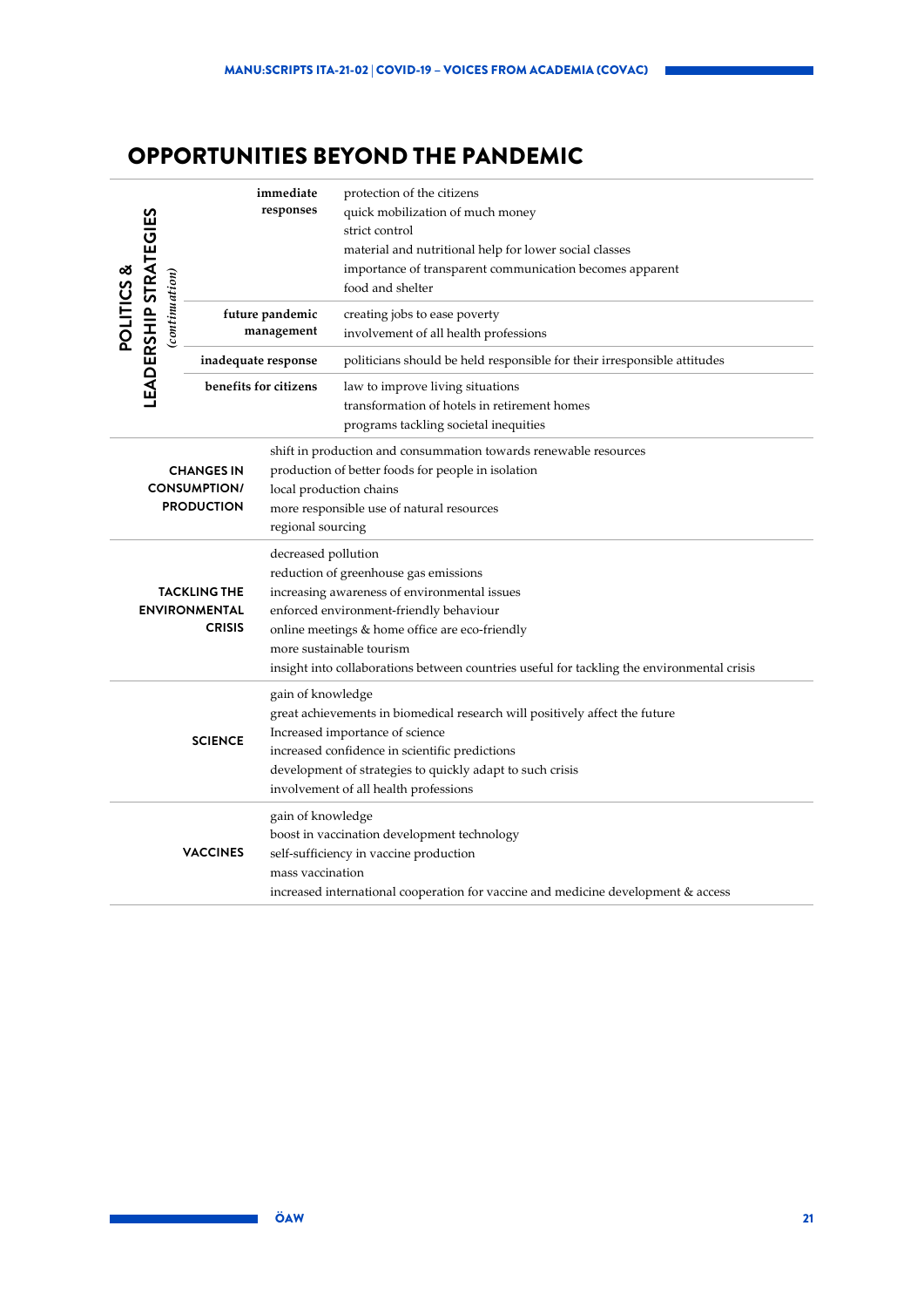#### MIND MAP 'SIDE EFFECTS'

<span id="page-21-0"></span>**Figure 5: Mind map 'side effects': Topics addressed by respondents were sampled and grouped along overarching themes and are depicted here as a mind map** (generated by Alexander Reich)**.** 

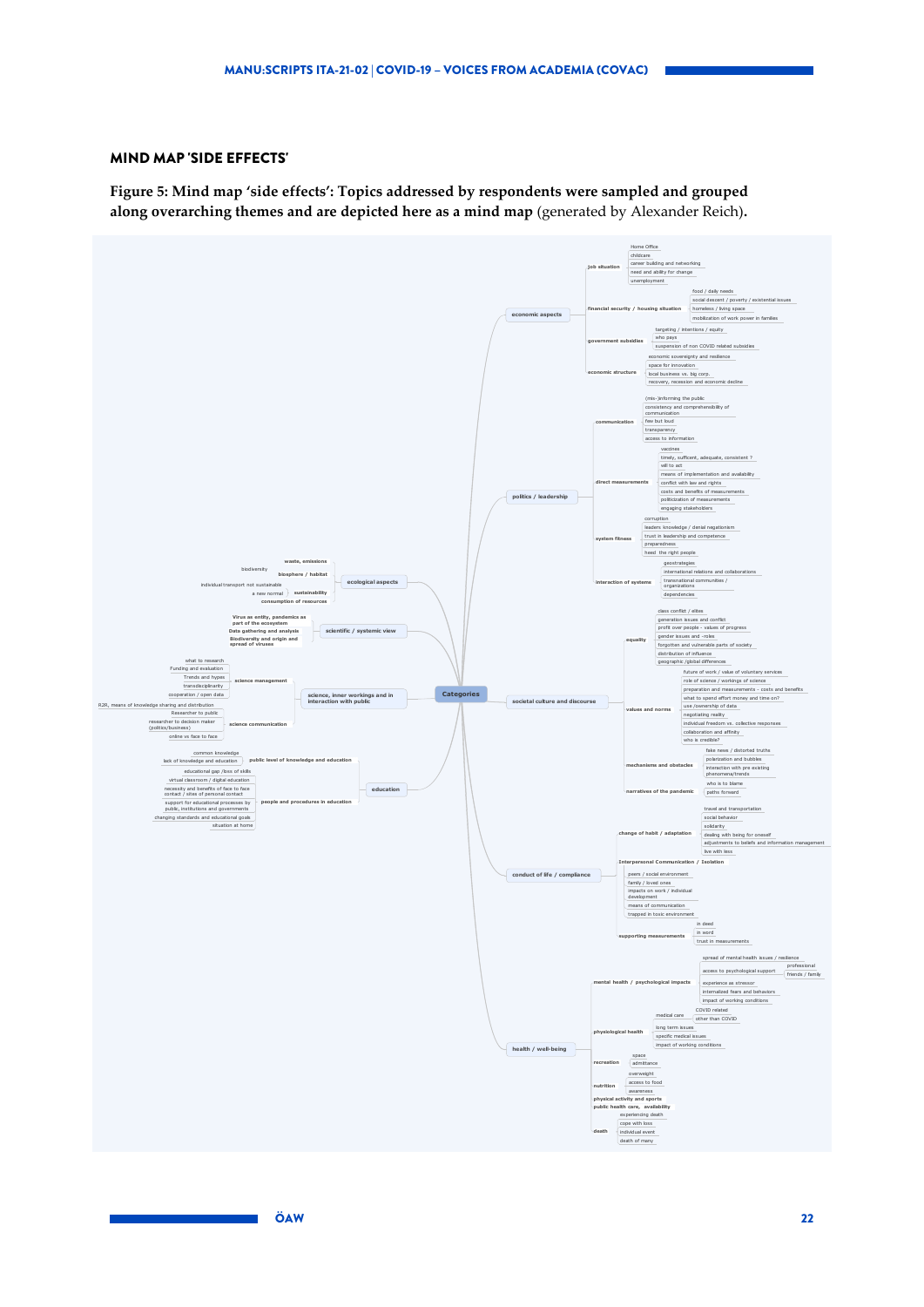### **SINCE 2005 PUBLISHED MANU:SCRIPTS**

| ITA-05-01 | Andreas Krisch (1/2005): Die Veröffentlichung des Privaten - Mit intelligenten Etiketten vom grundsätzlichen Schutz der                                                                                                                                                                                                                                                                 |
|-----------|-----------------------------------------------------------------------------------------------------------------------------------------------------------------------------------------------------------------------------------------------------------------------------------------------------------------------------------------------------------------------------------------|
| ITA-05-02 | Privatsphäre zum Selbstschutz-Prinzip. <www.oeaw.ac.at ita="" ita_05_01.pdf="" pdf=""><br/>Petra Grabner (12/2005): Ein Subsidiaritätstest – Die Errichtung gentechnikfreier Regionen in Osterreich zwischen</www.oeaw.ac.at>                                                                                                                                                           |
| ITA-05-03 | Anspruch und Wirklichkeit. <epub.oeaw.ac.at ita="" ita-manuscript="" ita_05_02.pdf=""><br/>Eva Buchinger (12/2005): Innovationspolitik aus systemtheoretischer Sicht – Ein zyklisches Modell der politischen</epub.oeaw.ac.at>                                                                                                                                                          |
|           | Steuerung technologischer Innovation. < <i>www.oeaw.ac.at/ita/pdf/ita_05_03.pdf</i> >                                                                                                                                                                                                                                                                                                   |
| ITA-06-01 | Michael Latzer (6/2006): Medien- und Telekommunikationspolitik: Unordnung durch Konvergenz – Ordnung durch<br>Mediamatikpolitik. <epub.oeaw.ac.at ita="" ita-manuscript="" ita_06_01.pdf=""></epub.oeaw.ac.at>                                                                                                                                                                          |
| ITA-06-02 | Natascha Just, Michael Latzer, Florian Saurwein (9/2006): Communications Governance: Entscheidungshilfe für die Wahl                                                                                                                                                                                                                                                                    |
| ITA-06-03 | des Regulierungsarrangements am Beispiel Spam. <epub.oeaw.ac.at ita="" ita-manuscript="" ita_06_02.pdf=""><br/>Veronika Gaube, Helmut Haberl (10/2006): Sozial-ökologische Konzepte, Modelle und Indikatoren nachhaltiger<br/>Entwicklung: Trends im Ressourcenverbrauch in Osterreich. <epub.oeaw.ac.at ita="" ita-manuscript="" ita_06_03.pdf=""></epub.oeaw.ac.at></epub.oeaw.ac.at> |
| ITA-06-04 | Maximilian Fochler, Annina Müller (11/2006): Vom Defizit zum Dialog? Zum Verhältnis von Wissenschaft und<br>-Offentlichkeit in der europäischen und österreichischen Forschungspolitik. <epub.oeaw.ac.at ita="" ita<="" td=""></epub.oeaw.ac.at>                                                                                                                                        |
| ITA-06-05 | $manuscript/ita_06_04.pdf$<br>Holger Floeting (11/2006): Sicherheitstechnologien und neue urbane Sicherheitsregimes.                                                                                                                                                                                                                                                                    |
| ITA-06-06 | <epub.oeaw.ac.at ita="" ita-manuscript="" ita_06_05.pdf=""><br/>Armin Spök (12/2006): From Farming to "Pharming" – Risks and Policy Challenges of Third Generation</epub.oeaw.ac.at>                                                                                                                                                                                                    |
| ITA-07-01 | GM Crops. <epub.oeaw.ac.at ita="" ita-manuscript="" ita_06_06.pdf=""><br/>Volker Stelzer, Christine Rösch, Konrad Raab (3/2007): Ein integratives Konzept zur Messung von Nachhaltigkeit – das</epub.oeaw.ac.at>                                                                                                                                                                        |
| ITA-07-02 | Beispiel Energiegewinnung aus Grünland. <epub.oeaw.ac.at ita="" ita-manuscript="" ita_07_01.pdf=""><br/>Elisabeth Katzlinger (3/2007): Big Brother beim Lernen: Privatsphäre und Datenschutz in Lernplattformen.</epub.oeaw.ac.at>                                                                                                                                                      |
| ITA-07-03 | <epub.oeaw.ac.at ita="" ita-manuscript="" ita_07_02.pdf=""><br/>Astrid Engel, Martina Erlemann (4/2007): Kartierte Risikokonflikte als Instrument reflexiver Wissenspolitik.</epub.oeaw.ac.at>                                                                                                                                                                                          |
| ITA-07-04 | <epub.oeaw.ac.at ita="" ita-manuscript="" ita_07_03.pdf=""><br/>Peter Parycek (5/2007): Gläserne Bürger – transparenter Staat? Risiken und Reformpotenziale des öffentlichen Sektors in der<br/>Wissensgesellschaft. <epub.oeaw.ac.at ita="" ita-manuscript="" ita_07_04.pdf=""></epub.oeaw.ac.at></epub.oeaw.ac.at>                                                                    |
| ITA-07-05 | Helge Torgersen (7/2007): Sicherheitsansprüche an neue Technologien - das Beispiel Nanotechnologie.<br><epub.oeaw.ac.at ita="" ita-manuscript="" ita_07_05.pdf=""></epub.oeaw.ac.at>                                                                                                                                                                                                    |
| ITA-07-06 | Karen Kastenhofer (9/2007): Zwischen "schwacher" und "starker" Interdisziplinarität. Die Notwendigkeit der Balance<br>epistemischer Kulturen in der Sicherheitsforschung zu neuen Technologien.                                                                                                                                                                                         |
| ITA-07-07 | <epub.oeaw.ac.at ita="" ita-manuscript="" ita_07_06.pdf=""><br/>Ralf Lindner, Michael Friedewald (9/2007): Gesellschaftliche Herausforderungen durch "intelligente Umgebungen. Dunkle</epub.oeaw.ac.at>                                                                                                                                                                                 |
| ITA-07-08 | Szenarien als TA-Werkzeug. < <i>epub.oeaw.ac.at/ita/ita-manuscript/ita_07_07.pdf&gt;</i><br>Alfons Bora (11/2007): Die disziplinären Grundlagen der Wissenschaft. <epub.oeaw.ac.at ita="" ita-manuscript="" ita_07_08.pdf=""></epub.oeaw.ac.at>                                                                                                                                         |
| ITA-08-01 | Alexander Degelsegger (5/2008): "Frames" in sozialwissenschaftlichen Theorieansätzen. Ein Vergleich aus der Perspektive<br>der Technikforschung. <epub.oeaw.ac.at ita="" ita-manuscript="" ita_08_01.pdf=""></epub.oeaw.ac.at>                                                                                                                                                          |
| ITA-08-02 | Jens Hoff (11/2008): Can The Internet Swing The Vote? Results from a study of the 2007 Danish parliamentary election.<br><epub.oeaw.ac.at ita="" ita-manuscript="" ita_08_02.pdf=""></epub.oeaw.ac.at>                                                                                                                                                                                  |
| ITA-09-01 | Georg Aichholzer, Doris Allhutter (2/2009): e-Participation in Austria: Trends and Public Policies.<br><epub.oeaw.ac.at ita="" ita-manuscript="" ita_09_01.pdf=""></epub.oeaw.ac.at>                                                                                                                                                                                                    |
| ITA-09-02 | Michael Nentwich (11/2009): Cyberscience 2.0 oder 1.2? Das Web 2.0 und die Wissenschaft.<br><epub.oeaw.ac.at ita="" ita-manuscript="" ita_09_02.pdf=""></epub.oeaw.ac.at>                                                                                                                                                                                                               |
| ITA-09-03 | Hilmar Westholm (12/2009): Wandel der Formen politischer Partizipation und der Beitrag des Internet. Schlussfolgerungen<br>aus Bevölkerungsbefragungen in Deutschland. <epub.oeaw.ac.at ita="" ita-manuscript="" ita_09_03.pdf=""></epub.oeaw.ac.at>                                                                                                                                    |
| ITA-10-01 | Iris Eisenberger (12/2010): Kleine Teile, große Wirkung? Nanotechnologieregulierung in der Europäischen Union.<br><epub.oeaw.ac.at ita="" ita-manuscript="" ita_10_01.pdf=""></epub.oeaw.ac.at>                                                                                                                                                                                         |
| ITA-10-02 | Alexander Degelsegger and Helge Torgersen (12/2010): Instructions for being unhappy with PTA. The impact on PTA of<br>Austrian technology policy experts' conceptualisation of the public. <epub.oeaw.ac.at ita="" ita-manuscript="" ita_10_02.pdf=""></epub.oeaw.ac.at>                                                                                                                |
| ITA-10-03 | Ernest Braun (12/2010): The Changing Role of Technology in Society. <epub.oeaw.ac.at ita="" ita-manuscript="" ita_10_03.pdf=""></epub.oeaw.ac.at>                                                                                                                                                                                                                                       |
| ITA-10-04 | Fritz Betz (12/2010): E-Partizipation und die Grenzen der Diskursethik. <epub.oeaw.ac.at ita="" ita-manuscript="" ita_10_04.pdf=""></epub.oeaw.ac.at>                                                                                                                                                                                                                                   |
| ITA-11-01 | Peter Parycek, Judith Schoßböck (1/2011): Transparency for Common Good. Offener Zugang zu Information im Kontext<br>gesellschaftlicher und strategischer Spannungsfelder. <epub.oeaw.ac.at ita="" ita-manuscript="" ita_11_01.pdf=""></epub.oeaw.ac.at>                                                                                                                                 |
| ITA-11-02 | Georg Aichholzer und Doris Allhutter (6/2011): Online forms of political participation and their impact<br>on democracy. <epub.oeaw.ac.at ita="" ita-manuscript="" ita_11_02.pdf=""></epub.oeaw.ac.at>                                                                                                                                                                                  |
| ITA-11-03 | Mahshid Sotoudeh, Walter Peissl, Niklas Gudowsky, Anders Jacobi (12/2011): Long-term planning for sustainable<br>development. CIVISTI method for futures studies with strong participative elements. <epub.oeaw.ac.at ita="" ita-<br=""><math>manuscript/ita_11_03.pdf</math></epub.oeaw.ac.at>                                                                                         |
| ITA-12-01 | Xiao Ming (1/2012): e-Participation in Government Decision-Making in China. Reflections on the Experience of Guangdong<br>Province. <epub.oeaw.ac.at ita="" ita-manuscript="" ita_12_01.pdf=""></epub.oeaw.ac.at>                                                                                                                                                                       |
| ITA-12-02 | Stephan Bröchler, Georg Aichholzer, Petra Schaper-Rinkel (Hrsg.) (9/2012): Theorie und Praxis von Technology<br>Governance. <epub.oeaw.ac.at ita="" ita-manuscript="" ita_12_02_sondernummer.pdf=""></epub.oeaw.ac.at>                                                                                                                                                                  |
| ITA-12-03 | Iris Eisenberger (10/2012): EU-Verhaltenskodex Nanotechnologie: Rechtsstaatliche und demokratische Aspekte.<br><epub.oeaw.ac.at ita="" ita-manuscript="" ita_12_03.pdf=""></epub.oeaw.ac.at>                                                                                                                                                                                            |
| ITA-12-04 | Julia Haslinger, Christiane Hauser, Peter Hocke, Ulrich Fiedeler (10/2012): Ein Teilerfolg der Nanowissenschaften?<br>Eine Inhaltsanalyse zur Nanoberichterstattung in repräsentativen Medien Österreichs, Deutschlands und der Schweiz.                                                                                                                                                |
|           | <epub.oeaw.ac.at ita="" ita-manuscript="" ita_12_04.pdf=""></epub.oeaw.ac.at>                                                                                                                                                                                                                                                                                                           |

ITA-13-01 Helge Torgersen, Alexander Bogner, Karen Kastenhofer (10/2013): The Power of Framing in Technology Governance: The Case of Biotechnologies. <*[epub.oeaw.ac.at/ita/ita-manuscript/ita\\_13\\_01.pdf](http://epub.oeaw.ac.at/ita/ita-manuscript/ita_13_01.pdf)*>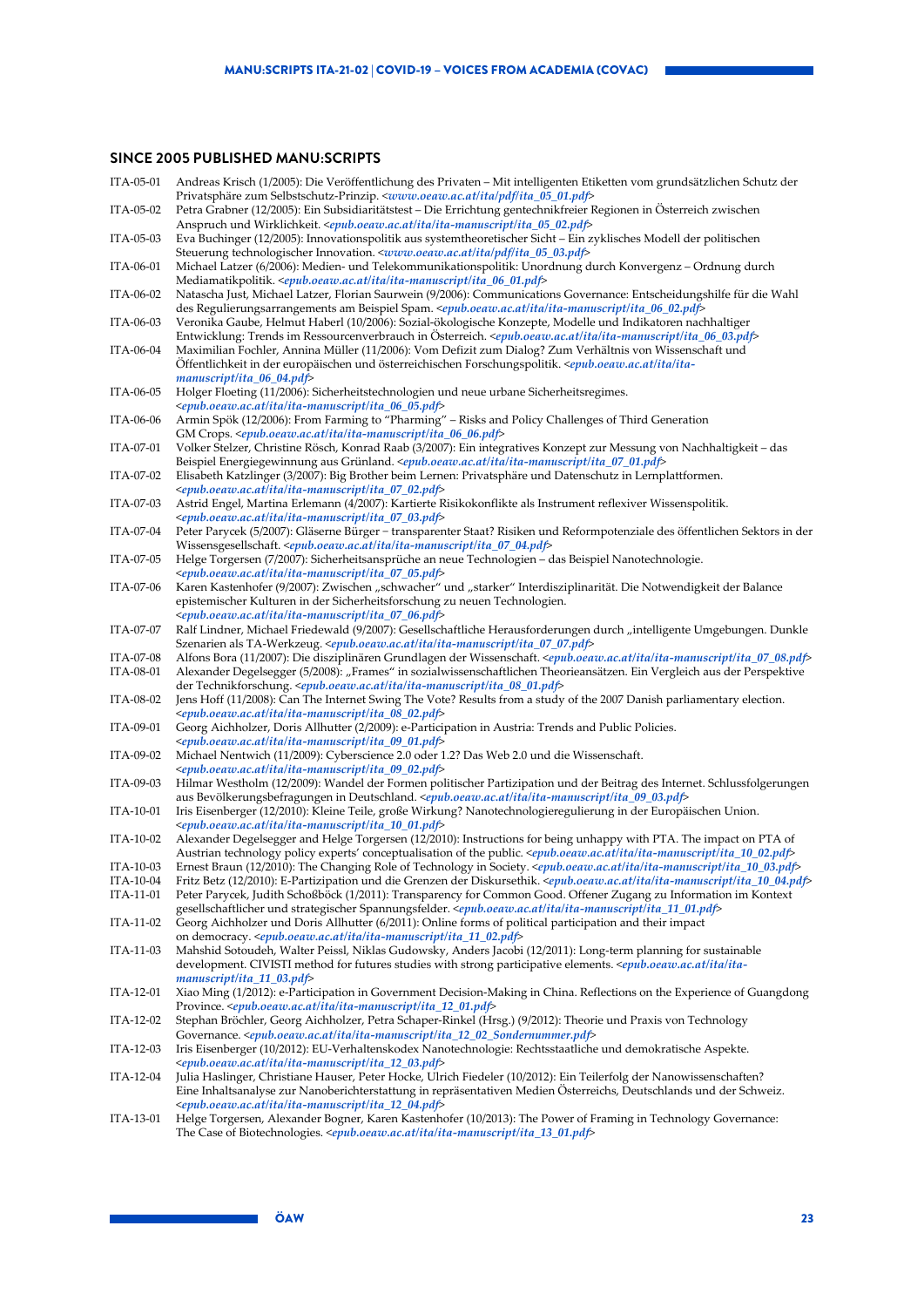| ITA-13-02 | Astrid Mager (11/2013): In search of ideology. Socio-cultural dimensions of Google and alternative                                                |
|-----------|---------------------------------------------------------------------------------------------------------------------------------------------------|
|           | search engines. <epub.oeaw.ac.at ita="" ita-manuscript="" ita_13_02.pdf=""></epub.oeaw.ac.at>                                                     |
| ITA-13-03 | Petra Wächter (12/2013): Aspekte einer nachhaltigen Energiezukunft. <epub.oeaw.ac.at ita="" ita-manuscript="" ita_13_03.pdf=""></epub.oeaw.ac.at> |
| ITA-14-01 | Renate Mayntz (8/2014): Technikfolgenabschätzung – Herausforderungen und Grenzen.                                                                 |
|           | <epub.oeaw.ac.at ita="" ita-manuscript="" ita_14_01.pdf=""></epub.oeaw.ac.at>                                                                     |
| ITA-14-02 | Michael Narodoslawsky (11/2014): Utilising Bio-resources: Rational Strategies for a Sustainable                                                   |
|           | Bio-economy. <epub.oeaw.ac.at ita="" ita-manuscript="" ita_14_02.pdf=""></epub.oeaw.ac.at>                                                        |
| ITA-14-03 | Petra Wächter (12/2014): Ökonomik in der Technikfolgenabschätzung – eine Bestandsaufnahme.                                                        |
|           | <epub.oeaw.ac.at ita="" ita-manuscript="" ita_14_03.pdf=""></epub.oeaw.ac.at>                                                                     |
| ITA-15-01 | Reinhard Grünwald (5/2015): Stromnetze: Bedarf, Technik, Folgen. <epub.oeaw.ac.at ita="" ita-manuscript="" ita_15_01.pdf=""></epub.oeaw.ac.at>    |
| ITA-15-02 | Christine Chaloupka, Robert Kölbl, Wolfgang Loibl, Romain Molitor, Michael Nentwich, Stefanie Peer, Ralf Risser, Gerd                             |
|           | Sammer, Bettina Schützhofer, Claus Seibt (6/2015): Nachhaltige Mobilität aus sozioökonomischer Perspektive -                                      |
|           | Diskussionspapier der Arbeitsgruppe "Sozioökonomische Aspekte" der ÖAW-Kommission "Nachhaltige Mobilität".                                        |
|           | <epub.oeaw.ac.at ita="" ita-manuscript="" ita_15_02.pdf=""></epub.oeaw.ac.at>                                                                     |
| ITA-15-03 | Sabine Pfeiffer (10/2015): Auswirkungen von Industrie 4.0 auf Aus- und Weiterbildung.                                                             |
|           | <epub.oeaw.ac.at ita="" ita-manuscript="" ita_15_03.pdf=""></epub.oeaw.ac.at>                                                                     |
| ITA-15-04 | Sabine Pfeiffer (11/2015): Effects of Industry 4.0 on vocational education and training.                                                          |
|           | <epub.oeaw.ac.at ita="" ita-manuscript="" ita_15_04.pdf=""></epub.oeaw.ac.at>                                                                     |
| ITA-16-01 | Lorenzo Del Savio, Alena Buyx & Barbara Prainsack (3/2016): Opening the black box of participation                                                |
|           | in medicine and healthcare. <epub.oeaw.ac.at ita="" ita-manuscript="" ita_16_01.pdf=""></epub.oeaw.ac.at>                                         |
| ITA-16-02 | Michael Nentwich (10/2016): Parliamentary Technology Assessment Institutions and Practices.                                                       |
|           | <epub.oeaw.ac.at ita="" ita-manuscript="" ita_16_02.pdf=""></epub.oeaw.ac.at>                                                                     |
| ITA-17-01 | Helge Torgersen (3/2017): Neuroenhancement – (k)ein TA-Thema? <epub.oeaw.ac.at ita="" ita-manuscript="" ita_17_01.pdf=""></epub.oeaw.ac.at>       |
| ITA-18-01 | Karen Kastenhofer, Katharina Novy (6/2018): Vom Wissen zum Können, vom Lehren zum Forschen? Der Wandel                                            |
|           | biologischer Wissenschaftskultur am Universitätsstandort Wien. <epub.oeaw.ac.at ita="" ita-manuscript="" ita_18_01.pdf=""></epub.oeaw.ac.at>      |
| ITA-18-02 | Elias Moser (10/2018): Normative Leitbilder in der Technikfolgenabschätzung.                                                                      |
|           | <epub.oeaw.ac.at ita="" ita-manuscript="" ita_18_02.pdf=""></epub.oeaw.ac.at>                                                                     |
| ITA-19-01 | Michael Nentwich, Wilfried Jäger, Gerhard Embacher-Köhle und Jaro Krieger-Lamina (06/2019): Kann es eine digitale                                 |
|           | Souveränität Österreichs geben? Herausforderungen für den Staat in Zeiten der digitalen Transformation.                                           |
|           | <epub.oeaw.ac.at ita="" ita-manuscript="" ita_19_01.pdf=""></epub.oeaw.ac.at>                                                                     |
| ITA-20-01 | Karen Kastenhofer (06/2019): Emergierende Technowissenschaften. Am Beispiel von Systembiologie und Synthetischer                                  |
|           | Biologie. <epub.oeaw.ac.at ita="" ita-manuscript="" ita_20_01.pdf=""></epub.oeaw.ac.at>                                                           |

ITA-21-01 Michael Nentwich und Daniela Fuchs (03/2021). Three decades of institutionalised TA in Austria. <*[epub.oeaw.ac.at/ita/ita](http://epub.oeaw.ac.at/ita/ita-manuscript/ita_21_01.pdf)[manuscript/ita\\_21\\_01.pdf](http://epub.oeaw.ac.at/ita/ita-manuscript/ita_21_01.pdf)*>